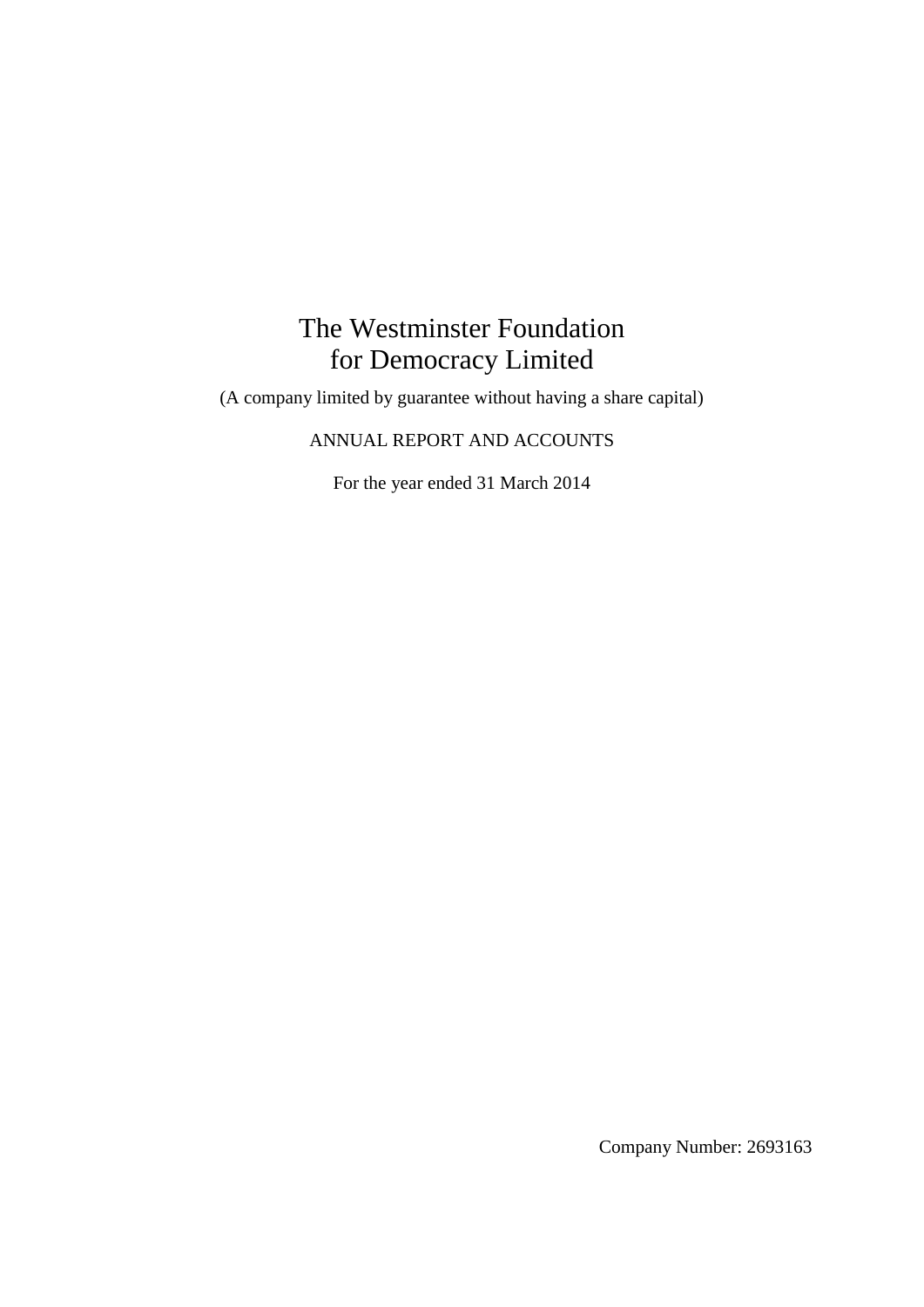# The Westminster Foundation for Democracy Limited STATEMENT OF GOVERNORS' AND ACCOUNTING OFFICER'S RESPONSIBILITIES

In accordance with Company Law and with the Memorandum and Articles of Association, the Governors of The Westminster Foundation for Democracy Limited are responsible for the administration and management of the affairs of WFD and are required to present audited financial statements for each financial year.

The Governors are responsible for keeping proper accounting records which disclose with reasonable accuracy at any time the financial position of WFD and enable them to ensure that the financial statements are prepared in accordance with the Companies Act 2006 and the Accounts Direction given by the Secretary of State for Foreign and Commonwealth Affairs and relevant International Financial Reporting Standards.

In addition, within the terms and conditions of a Management Statement agreed between the Foreign and Commonwealth Office and the Governors of The Westminster Foundation for Democracy Limited, the Governors, through the Chief Executive, are required to prepare financial statements for each financial year which give a true and fair view of the state of affairs of WFD and of the surplus or deficit and cash flows for that year.

In preparing the financial statements, the Governors have to ensure that:

- a. appropriate accounting policies are selected and then applied consistently;
- b. judgements and estimates are made that are reasonable and prudent;
- c. applicable accounting standards have been followed, subject to any material departures disclosed and explained in the financial statements;
- d. the financial statements are prepared on a going concern basis unless it is inappropriate to presume that WFD will continue its activities.

The Governors have taken reasonable steps to:

- a. ensure that funds from the Foreign and Commonwealth Office are used only for the purposes for which they have been given and in accordance with the Management Statement;
- b. ensure that funds from the Department for International Development are used only for the purposes for which they have been given and in accordance with the relevant Accountable Grant;
- c. ensure that all other grants are used only for the purposes for which they have been given;
- d. ensure that there are sound financial systems and management controls in place to safeguard public funds;
- e. safeguard the assets of WFD and prevent and detect fraud;
- f. secure the economical, efficient and effective management of WFD's resources.

Sections 5.1, 5.2, and 5.3 of the Management Statement define the Permanent Under-Secretary for Foreign and Commonwealth Affairs as Principal Accounting Officer. The Chief Executive of WFD is designated by the Principal Accounting Officer as WFD's Accounting Officer with responsibilities for:

- a. ensuring that the requirements of Government Accounting are met as defined in the Treasury guidance publication "Managing Public Money";
- b. compliance with the terms of the Management Statement with the Foreign and Commonwealth Office;
- c. ensuring that all accounts of WFD are properly maintained and presented; and
- d. ensuring that all resources are used economically, efficiently and effectively.

The Governors are responsible for the maintenance and integrity of the corporate and financial information on the Westminster Foundation for Democracy website. Legislation in the UK governing the preparation and dissemination of the financial statements may differ from legislation in other jurisdictions.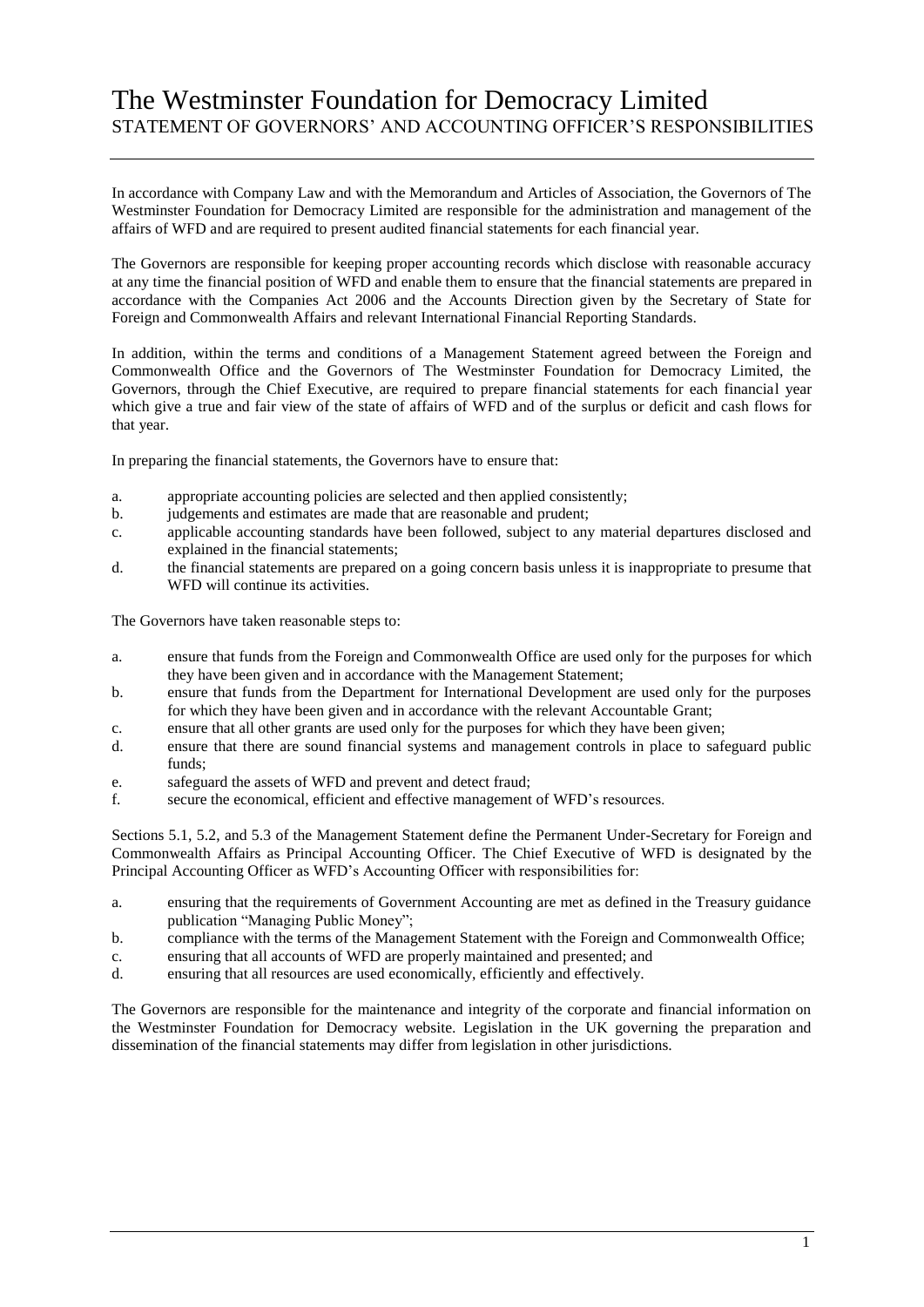#### **This Strategic Report has been prepared in accordance with the Reporting Statement: Operating and Financial Review, issued by the Accounting Standards Board.**

### **1. Nature, Objectives and Strategies of the Foundation**

The Westminster Foundation for Democracy Ltd (WFD) is a non-departmental public body sponsored by the Foreign and Commonwealth Office (FCO). It is a private company limited by guarantee with no share capital. The aims of the Westminster Foundation for Democracy, as set out by the Foreign Secretary within its Memorandum and Articles of Association in 1992, are:

- To assist, support and encourage the peaceable establishment and development of pluralistic democratic practices and political institutions;
- To provide advice, guidance and practical assistance in support of pluralistic democratic electoral processes; and
- To assist in the formation, organisation and management of democratic political parties committed to non-violent policies and programmes.

#### *Parliamentary and political party assistance*

WFD's priorities and objectives are intended to contribute to the delivery of the government's strategic international goals. The Foundation works primarily with countries undergoing a transition to democracy. It provides expertise in developing parliaments, political party structures and civil society organisations – the institutions that make up a functioning democracy.

WFD works to strengthen parliamentary capacity at regional, national and sub-national level. It does this through training, sharing expertise on a peer-to-peer basis and building institutional capacity. The Foundation supports both members of overseas parliaments and their staffs. Programmes are tailored to the needs of the specific parliament and may include, for example, strengthening financial oversight, accountability, policy development and legislation, human rights, induction training, committee work and communications.

Strong multi-party democracies which deliver good governance and development outcomes for their citizens require effective political parties to articulate collective interests into policy platforms, and provide the means for opposing opinions to be debated peacefully. WFD draws directly on the expertise of all Westminster's political parties who work with their overseas sister parties to develop local political capacity, accountability and participation. This is a unique feature of WFD's work.

#### **Strategic Overview**

-

All WFD's work is aligned with its Corporate Strategy 2011-15 and its three strategic objectives, which are:

- To contribute to democracy, stability and good governance in post-conflict countries and fragile states.
- To improve engagement in political processes in weak, emerging or developing democracies.
- To be a results and learning orientated organisation delivering programmes of the highest quality.

In recent years the Foundation has shifted its focus from short term programmes, previously funded by annual grants to longer term, multi-year programming in response to the growing consensus in the democracy and governance sector that sustainable impact requires investment in strategic programming. Accordingly, WFD's programming has evolved from short-term interventions that can deliver only limited results to those that will better support the Foundation's strategic objectives.

In support of this transition, the 2013-14 financial year represented the second year of a three year Accountable Grant provided by the Department for International Development (DFID). Through this funding of up to £6 million over three years to March 2015, WFD was able to supplement its £3.5 million annual Grant-In-Aid from the FCO and is committed to delivering 11 long-term strategic programmes by March 2015. Based on its 20 years' experience and building on the network of relationships and programmes delivered in recent years<sup>1</sup>, WFD's multi-year programmes include a range of parliamentary and civil society strengthening initiatives in the

<sup>&</sup>lt;sup>1</sup> An organisational log-frame sets out how WFD will meet the requirements of the Business Case to DFID/FCO under the Intervention: Transforming Political Parties and Democratic Institutions: An Integrated approach to party-to-party, cross – party and parliamentary assistance 2012-15.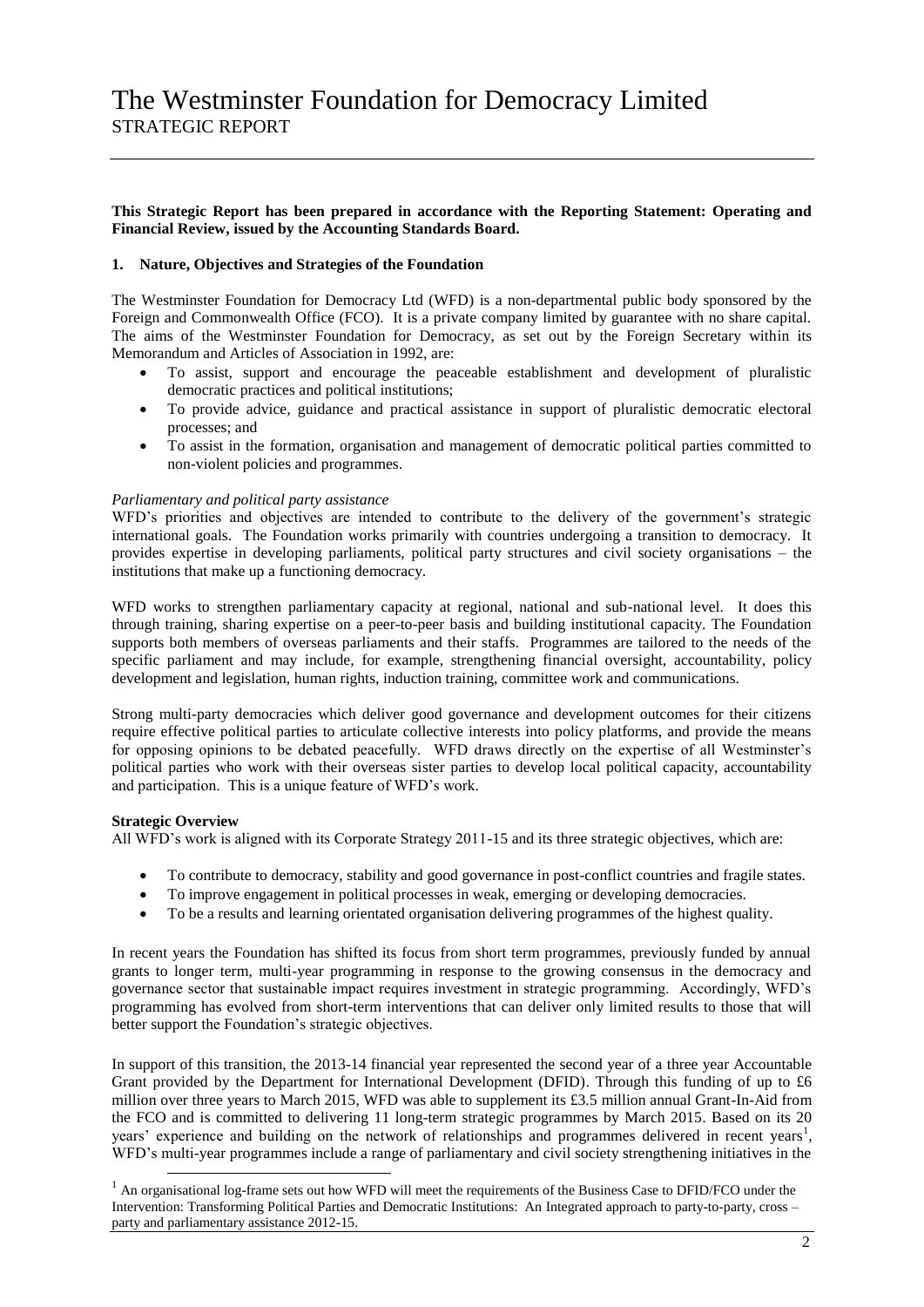Democratic Republic of Congo, Georgia, Iraq, Jordan, Kenya, Kyrgyzstan, Morocco, Nigeria, Pakistan and Tunisia as well as regional programmes in the Middle East and North Africa (MENA), the Western Balkans and East Africa. All are in countries eligible for Overseas Development Assistance<sup>2</sup> in line with the requirements of FCO's Grant-in-Aid. Six of the eight country programmes are priority countries for DFID. Similarly, political assistance programmes delivered by the UK political parties have also moved to more strategic, multi-year programmes.

### **2. Current and Future Development and Performance**

Below is a review of WFD's work with overseas political parties, parliaments and civil society in Africa, Asia, Europe, the Middle East and North Africa (MENA), during 2013-14 and work planned in 2014-15. Information is presented alphabetically either by region or country – programmes that span regions are listed under 'international programmes.'

### *AFRICA – REGIONAL PROGRAMMES*

#### *Africa Liberal Network: Support for the Secretariat*

Throughout the reporting period the Liberal Democrat Party continued its work with the Africa Liberal Network. Founded in 2003 the network is comprised of more than 30 political parties and organisations from across the African continent. In 2013 the programme continued to provide resources to the network's secretariat which enabled the ALN to hold its annual general meeting in Zanzibar where a resolution on free trade, jobs and economic growth was adopted. The ALN's annual general assembly is the principal opportunity for

networking, adopting policies, strengthening regional cooperation and passing resolutions – the 2014 assembly is expected to be the largest in the network's history. In 2013 the Liberal Democrat Party supported the network with the development and launch of a Guide to Best Practice in Political Communication which has been distributed internationally to Liberal political parties.

#### *The Democratic Union of Africa*

In 2013 the Conservative Party continued its support to the DUA – an association of democratic parties from the centre and centre-right – which serves as a forum where parties that share similar ideologies can network. Events during the past year included a winter youth school, a party leaders' forum and regional seminars which will be replicated in 2014.

#### *East African Legislative Assembly*

In 2013-14 WFD completed the second of a three year parliamentary strengthening programme working with the assembly which serves as the legislative arm of the East African Community, comprised of Burundi, Kenya, Rwanda, Tanzania and Uganda. During this time the programme continued to support EALA's legislative role by providing training to the assembly's MPs and staff in parliamentary and committee skills. This was complemented by the programme's engagement with civil society organisations to enable greater advocacy and influence over the assembly's policy development and legislation. The programme's final year (2014-15) is intended to result in sustainable training modules to assist current and future parliamentarians in their duties of legislation, representation and oversight.

#### *AFRICA – COUNTRY PROGRAMMES*

#### *Botswana – party to party*

-

- In 2013 the UK Liberal Democrats completed a project with its sister party the Botswana Movement for Democracy – to support the party's competence in strategy and polling ahead of the 2014 elections. In 2014 the Liberal Democrats will provide support in order to connect the party with election experts who will mentor the party in the creation of a party manifesto, campaign messages and strategy.
- the UK Labour Party worked with its sister party by encouraging women and youth to take up positions within the party ahead of the 2014 elections.
- the UK Conservative Party supported the Botswana Democratic Party in the lead up to the 2014 elections by providing training to parliamentary candidates, the development of an election manifesto and support to the central campaign team of the BDP.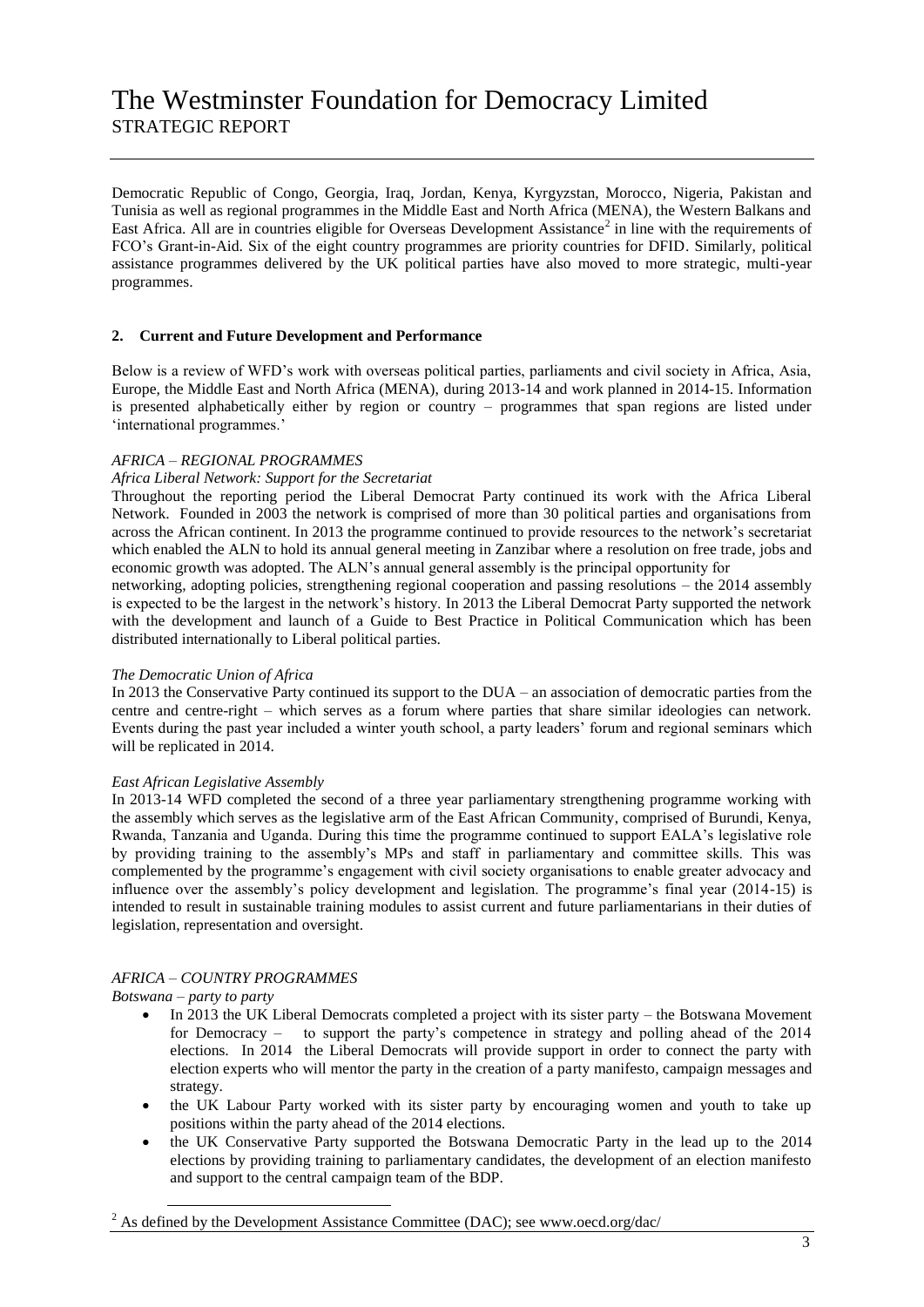#### *Cameroon – party to party*

The Labour Party worked with its sister party on training women and youth candidates to run for office.

#### *Democratic Republic of Congo – Increasing democratic participation in Province Orientale*

WFD's three year parliamentary strengthening programme supports one of DRC's provincial assemblies located in Kisangani, the capital of Province Orientale. Throughout the reporting period the programme continued to support the assembly's committees, MPs, and staff, as well as civil society organisations.

#### *Kenya – Devolution and public finance management*

In 2013 WFD's three year programme to assist Kenya's transition from a centralised unitary government to one that devolves greater powers continued its work with ten of the country's 47 county assemblies. Democratic reforms mean that each county assembly receives resources which will require skills in public finance management in order to manage and oversee their budgets. As the programme reaches completion in 2014-2015 it is intended to provide a model of public finance management that will be rolled out across the county assemblies.

#### *Nigeria – Working with parliament and civil society to improve the lives of women and girls*

A three year programme to support oversight of the Nigerian government commitments to allocate resources to benefit Nigeria's 80.2 million women and girls. Throughout 2013-14 the programme has supported the provision of training to increase parliamentarians' awareness and oversight of gender-specific budget initiatives. In 2014-15 the programme will prioritise the establishment of sustainable training models in gender-specific budgeting for parliamentarians, parliamentary staff, and civil society to benefit future generations of parliamentarians.

#### *South Africa – party to party*

In 2013-14 Northern Ireland's Democratic Unionist Party worked with South Africa's African Christian Democratic Party on communications strategy during the pre- and post-election period and concludes with an evaluation in 2014-15.

#### *South Africa – party to party*

The Democratic Alliance Young Leaders programme led by the Liberal Democrats supports post-apartheid pluralism by investing in the skills of aspiring young politicians as tomorrow's potential leaders. In 2013 the Liberal Democrats recruited five new members from disadvantaged backgrounds into the programme. Other activities focused on policy-making, ideology, public speaking and debating, coalition-building, by-elections and campaigning. In 2014 the programme will continue to focus on building effective youth structures not just in South Africa but also with other African liberal parties including those in Tanzania and Botswana. The Liberal Democrats, Democratic Alliance and the Africa Liberal Network will develop a 'best practice blueprint' in youth political development for political parties in Southern Africa.

#### *Uganda – party to party*

Northern Ireland's Social Democratic and Labour Party supported Uganda's People's Progressive Party in developing party membership and recruitment strategy for implementation prior to completion in 2014-15.

#### *Zambia – party to party*

The Scottish National Party worked with Zambia's Forum for Democracy and Development to assist the development of an information management system that underpins the party's fundraising, party membership and finance management. In 2014 the programme will document its impact, lessons learned and case studies of the work achieved over a three year period.

#### *ASIA*

#### *Kyrgyzstan – Strengthening democracy*

WFD's parliamentary strengthening and civil society programme continued to support closer links between politicians and their electorates by developing a system of regional committee hearings with local councils and CSOs. The programme reached a significant milestone in April 2014 when MPs overwhelmingly voted to approve regulations intended to facilitate greater engagement between politicians and their electorates following WFD's work with CSOs, local experts, MPs, committees, and parliamentary officials. In 2013-14 the programme has facilitated a number of hearings in Osh and Naryn on key local issues including clean water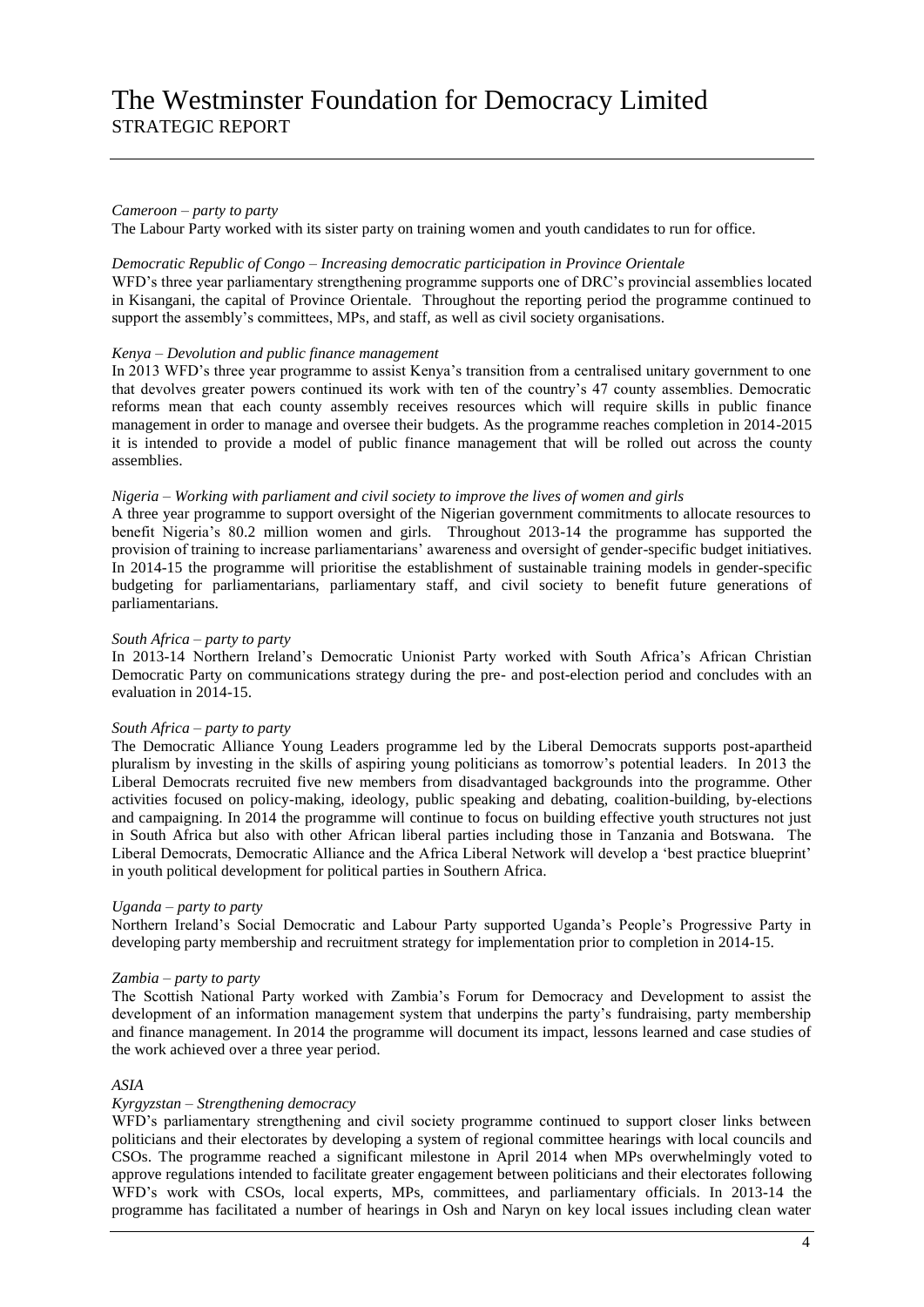supply, torture, and immigration.

#### *Pakistan – Deepening democratic engagement in the province of Punjab*

In 2013 this parliamentary strengthening programme continued its support to the Provincial Assembly of the Punjab following the opportunities that arose for democracy development after the Pakistani constitution's provisions for greater devolution of powers. In 2014, WFD will continue to support the assembly by the provision of training in legislative, oversight and representative roles, as well as its engagement with civil society.

#### *Pakistan – Improving parliamentary performance*

Running parallel with the Provincial Assembly of the Punjab programme is an EU funded parliamentary strengthening initiative. Led by the British Council, the two year programme supports the federal parliament in its functions of representation, legislation and oversight. WFD's contribution to this programme during 2013-14 focused on the provision of training of parliamentary staff and the "Young Professional Associates" programme which places graduates in Parliament.

#### *EUROPE – REGIONAL PROGRAMMES*

#### *The European Forum for Democracy and Solidarity*

A project which enabled the Labour Party to attend the 2013 bi-annual council meetings of the EFDS – a platform for cooperation between social democratic parties and political foundations with the aim of contributing to democracy in Eastern & South Eastern Europe and the Caucasus. In 2014 attendance is planned for the bi-annual council meetings in spring and autumn and the annual foundation meeting in winter 2014.

#### *Eastern Europe - Liberals in Coalition*

The UK Liberal Democrats work with their sister parties in Georgia and Moldova – both countries governed by coalitions and both of which experience inter-party tensions. In response the Liberal Democrats have focused on assisting their sister parties in coalition negotiations and the development of a best practice guide for liberal parties in coalition governments. In Moldova the emphasis will shift to support with communications and public relations strategy in the pre-November 2014 election period.

#### *Eastern Europe – Political Youth Academy*

In 2013 the second annual summer academy for young political activists in Eastern Europe took place with the support of the UK Labour Party. The third and final annual political youth academy will take place in summer 2014 and provide training in principles of social democracy, public speaking and campaigning.

#### *Western Balkans – Strengthening the role of parliaments in promoting competitiveness and economic growth*

WFD's parliamentary strengthening programme continued to support a network of parliamentary committees from across the Western Balkans. In 2013 the programme supported efforts to improve parliamentary oversight on the use of European Union pre-accession funds. In 2014 the programme will continue to support the network's committee members on budgetary oversight, also in the context of greater integration in the EU.

### *EUROPE – COUNTRY PROGRAMMES*

## *Bosnia & Herzegovina – party to party*

The UK Conservative Party supported two leading centre right parties – the Party of Democratic Action (SDA) and the Party of Democratic Progress (PDP). This centred on consolidating a centre-right identity for the parties and support in the development of policy programmes and women's wings. The Labour Party worked with its sister party on activities to promote women and youth in public office and policy related issues.

#### *Georgia - Supporting civil society in Georgia*

WFD's civil society programme supported fifteen civil society organisations in 2013-14 by equipping them with the skills to become more effective players in Georgia's political life. Its focus has been on assisting civil society to formulate evidence-based cases for policy reform and legislation that will provide for all sectors of society, including poor and marginalised groups. In 2014 the programme will continue its work in promoting greater links between parliamentarians and civil society. The Liberal Democrats work with the Free Democrats and the Republican Party, currently both in coalition, through the regional 'Liberals in Coalition' project (see above).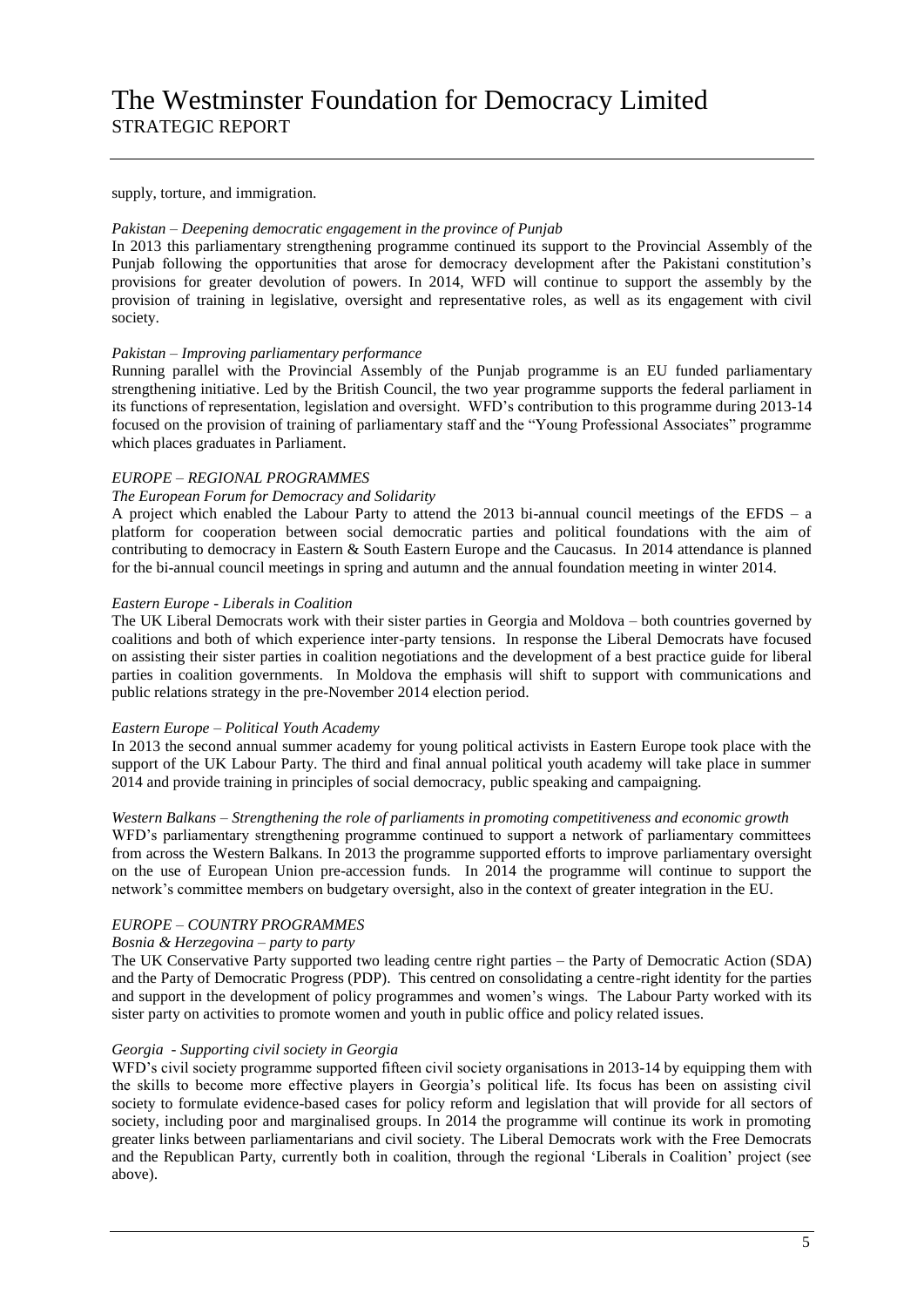### *Moldova – party to party*

The Green Party of England and Wales worked with its counterpart in Moldova, while the UK Conservative Party worked with the Liberal Democratic Party of Moldova on party development and in 2014-15 will support the party's councillors, grassroots campaigns, women's wing, and continue development of the party's policy. The Liberal Democrats have been working with their partners in Moldova – the Liberal Party (currently in opposition) and the Liberal Reformist Party (in government) through the regional 'Liberals in Coalition' project (see above).

#### *Montenegro – party to party*

The Scottish National Party and Plaid Cymrus's joint three year programme with the Socialist People's Party of Montenegro has established a youth academy. In 2013-14 this programme delivered media and campaign training to young political party activists, part of a programme of support to one of Montenegro's opposition parties, the Socialist People's Party.

#### *Serbia – party to party*

The UK Labour Party supports their sister party through an alliance with the Belgrade based Centre for Modern Skills, which seeks to promote the values of social democracy. In 2014-15 the Labour Party will support a series of 'ideology workshops.'

The UK Liberal Democrats supported the Serbian Liberal Democrats to promote inclusivity of marginalised groups, youth, women and LGBT (lesbian, gay, bisexual and transgender) on campaign and candidate development and in 2014 will build on this work and the creation of formal networks for youth and women within the party. The Liberal Democrats provided support with communications, public speaking and policy development to increase political competence. In 2014 the focus will be exclusively on LGBT issues which will be supported by the UK's Liberal Democrat LGBT group.

## *MIDDLE EAST AND NORTH AFRICA - REGIONAL PROGRAMMES (MENA)*

#### *Arab Alliance for Freedom and Democracy*

As a founding partner of the network established in Cairo in 2006, the UK Liberal Democrats have supported the network's promotion of freedom, pluralism, tolerance and the separation of religion from state affairs throughout MENA. The UK Liberal Democrats have established a group of national liberal leaders who can replicate training within their respective parties throughout the region which will continue in 2014-15 in Morocco, Tunisia, and Egypt.

## *Arab Women's Network for Parity and Solidarity (Tha'era)*

The UK Labour Party has supported the network with training, the development of a curriculum in lobbying, working with the media, public speaking and campaign strategy. The programmes train women who can replicate training with the overall goal of increasing women's representation in political life. Tha'era is comprised of social democratic parties from Egypt, Lebanon, Morocco and Tunisia. In 2014-15 the programme seeks to reach a target of 2,000 women activists.

#### *Enhancing women's political participation and leadership in MENA*

Throughout 2013-14 WFD continued its work with women MPs to promote greater inclusivity and representation in political life across MENA. The programme placed particular emphasis on political apprenticeships for those women who are beginning their parliamentary careers and in developing the leadership skills of women to pursue reforms and legislation that protect women's rights. The programme reached a milestone in January 2014 with the establishment of a regional coalition of women MPs to combat domestic violence. The programme also supported the development of domestic violence legislation in Jordan and Morocco.

#### *Linking policy-making with policy analysis in MENA*

In 2013-14 WFD continued its work to strengthen links between policy-makers, researchers, research institutes, and think tanks in MENA. The programme is a response to the dearth of independent sources of policy analysis in some MENA countries and/or lack of established think tanks. In 2013-14 the programme focussed on building the skills of policy analysts and strengthening their links with parliamentary committees. In 2014-15 the programme will continue efforts to improve liaison between parliamentarians, experts and public policy analysts to stimulate greater use of evidence-based research that will help to inform policy.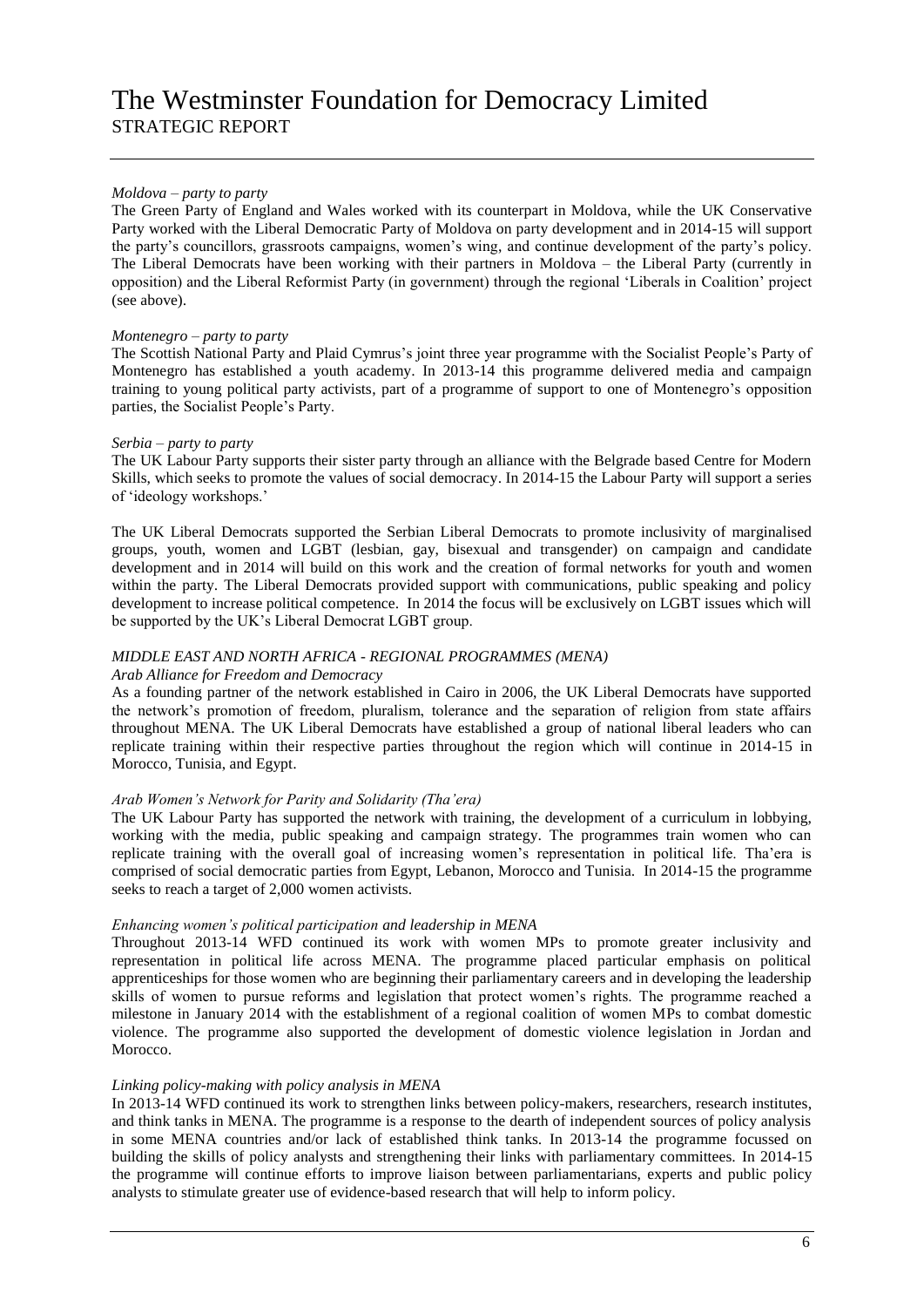## *MIDDLE EAST AND NORTH AFRICA – COUNTRY PROGRAMMES*

#### *Iraq – Supporting the Kurdistan Parliament*

This parliamentary strengthening programme builds on the relationship between the Kurdistan Parliament and WFD which jointly commit to develop accountability and oversight of parliament, to the provision of induction training for new MPs, the constructive engagement with the opposition in parliament, and support to the Kurdistan Parliament's research centre. In 2013-14 the programme also responded to the opportunities that arose following the growing numbers of women representatives in the Kurdistan regional parliament. In 2014-15 WFD contributed to a Foreign Affairs Committee inquiry into UK government policy on the Kurdistan region of Iraq.

#### *Jordan – Supporting parliamentary strengthening and youth leadership*

Developed in response to the opportunities for democracy development that arose in the 'Arab Spring', this programme has supported young leaders active in Jordan's political and civic life. In 2013 it delivered its first induction training within the Jordanian Parliament provided by trainers and MPs with expertise in parliamentary ethics, rules of procedure, budget and financial oversight and committee functions. The programme also supported the development of a Jordanian Women MPs Forum and in 2014 will focus on the establishment of a parliamentary research unit within the Jordanian Parliament.

#### *Increasing political participation and transparency in the Moroccan parliament*

Established to support reforms to secure a more transparent, accountable, and democratic institution this parliamentary strengthening programme has sought to increase the representation and influence of women and young parliamentarians; to secure greater scrutiny and more effective oversight of government budgets; and a code of conduct for parliament. The programme reached a significant milestone in late 2013 when the parliament's lower house established a public accounts committee.

#### *Tunisia – Democratic Forum for Labour and Liberties – party to party*

The Labour Party supported its sister party in Tunisia's newly emerging multi-party environment.

## *Supporting democratic transition in Tunisia*

After the elections of 2011 and the establishment of the Tunisian National Constituent Assembly, WFD developed a programme to support Tunisia's new institutions, political parties, parliamentarians and their staffs. In 2013 this programme made marked progress in developing closer links between the National Constituent Assembly and Tunisia's civil society organisations. In 2014, a critical year for Tunisia following the establishment of a new constitution and provisions for elections, the programme will support the establishment of a public finance management system and induction training for newly elected MPs. In 2013 the programme supported key committees in the National Constituent Assembly including those instrumental in drawing up the constitution. The programme also engaged in cross party work with women and youth and with Tunisian political parties through links with the UK political parties.

#### *INTERNATIONAL PROGRAMMES*

### *Annual conference best practice programme*

In 2013-14 Labour continued its ongoing programme in enabling representatives from sister parties in Africa, Europe, the Middle East and elsewhere to attend its annual conference. In 2013-14 the programme focused on youth and in 2014-15 focus will be on policy development.

#### *Conservative Campaign Headquarters election study observation programme*

Starting in 2013-14 this two year programme enables participants to observe how the Conservative Party organises and manages campaigns for local and European elections as well as during an mid-election period. Participants are selected by the Conservative International Office and drawn from political parties with which the party shares strong relations and ideological agreement.

#### *Liberal Democrats Risk Assessment and Policy Audit*

This programme is led by the UK Liberal Democrats and assesses sister parties, particularly in transitional democracies. Its purpose is to analyse the values and policies of sister parties to assess any reputation risk to the UK Liberal Democrats and WFD. The first part of the project was implemented in 2013 and in 2014-15 analysis will extend to parties in Europe, Africa and the Middle East and the establishment of a 'political ideology barometer.' This will assess political parties' commitment to liberal values.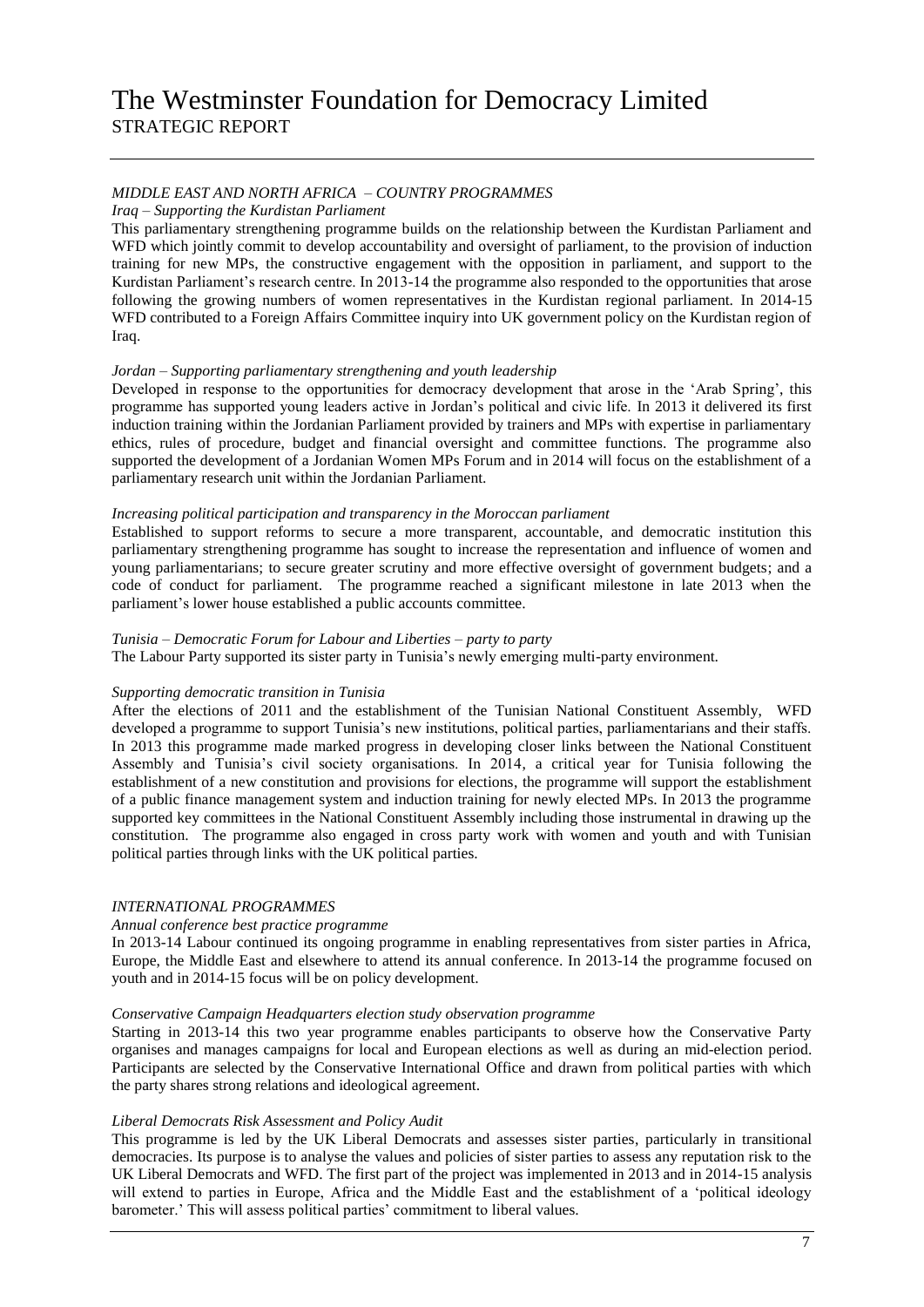### *Local government study visits*

In 2013-14 this Labour Party programme provided a series of study visits to the UK with a focus on local government and the provision of local services and managing a local authority budget in a climate of fiscal austerity.

#### *Party conference study observation programme*

This Conservative Party programme enables sister parties to attend and observe the annual party conference. In September 2014 the last party conference before the general election is intended to provide observers with insight into how the party's policies and messages are communicated to conference delegates and the media.

### *TWC - Westminster Consortium for Parliaments and Democracy<sup>3</sup>*

The consortium supported six parliaments in Africa, Eastern Europe and the Middle East over a period of five years. Between 2009-2013 the consortium established a range of self-sustaining initiatives to strengthen democratic procedures. These include the establishment of parliamentary study centres to support politicians and their staff in Lebanon, Uganda and Mozambique. The largest of these is the Arab Institute for Parliamentary Training and Legislative Studies which has become an established centre for parliamentary development in the Middle East and North Africa region. The consortium also resulted in greater representation and inclusivity of civil society, more rigorous parliamentary reporting by the media, the establishment of freedom of information legislation, and a dedicated human rights committee for the Ugandan Parliament. The consortium's work was funded by DFID's Governance and Transparency Fund and reached completion in Autumn 2013.

#### *Women's Political Day*

In 2013 the Labour Party began a three year programme designed for up to 45 women to attend Labour Women's Network Political Day which is intended to provide training in policy development, a forum for regional cooperation and share experience in campaigning and fund raising. Participants are selected from Africa, the Middle East and the Western Balkans. In 2014 another 15 women will be selected for the programme.

#### *World-wide building and sustaining the cross border centre network*

The Conservative Party's two year international programme brought together young representatives of centreright political parties from across the Balkans, Eastern Europe and the MENA region to gain insight into the Conservative Party's campaigning, communications and policy development.

#### *Youth UK Spring School*

-

In 2014 this programme targeted youth leaders from the Conservative Party's centre-right sister parties from around the world – principally sub Saharan Africa. The programme provides two youth spring schools each held over a period of three days in London which bring together delegates for a 'master-class' in political campaigning, policy development and communications.

#### **3. Principal risks and uncertainties**

Managing risk is fundamental to WFD in order to meet its programme and organisational goals. WFD has in place a risk management framework to identify and manage risks and this is covered on pages 17 to 20.

The principal risks and uncertainties facing WFD, and steps taken to mitigate and manage those risks, are as follows:

Risk to reputation – risk that WFD suffers from the perception of political interference, or poor quality of programming, or inability to evidence strategic impact of its programmes: WFD takes care when planning programmes to identify potential risks based on relevant context analysis. It is in the nature of its work that political risks will always be prevalent and therefore building trust between individuals and groups is seen as a way to mitigate them. In the last two years up to 2013-14 WFD has made a number of changes to improve its monitoring and evaluation processes, including the appointment of an M&E Adviser and the introduction of an

<sup>&</sup>lt;sup>3</sup> TWC: a Consortium managed by WFD. Includes the Commonwealth Parliamentary Association UK Branch, House of Commons Overseas Office, International Bar Associations, National Audit Office, Thomson Reuters Foundation and the Institute for Democracy and Conflict Resolution, Essex University. TWC has been delivering a 5-year programme across six countries (2009-13).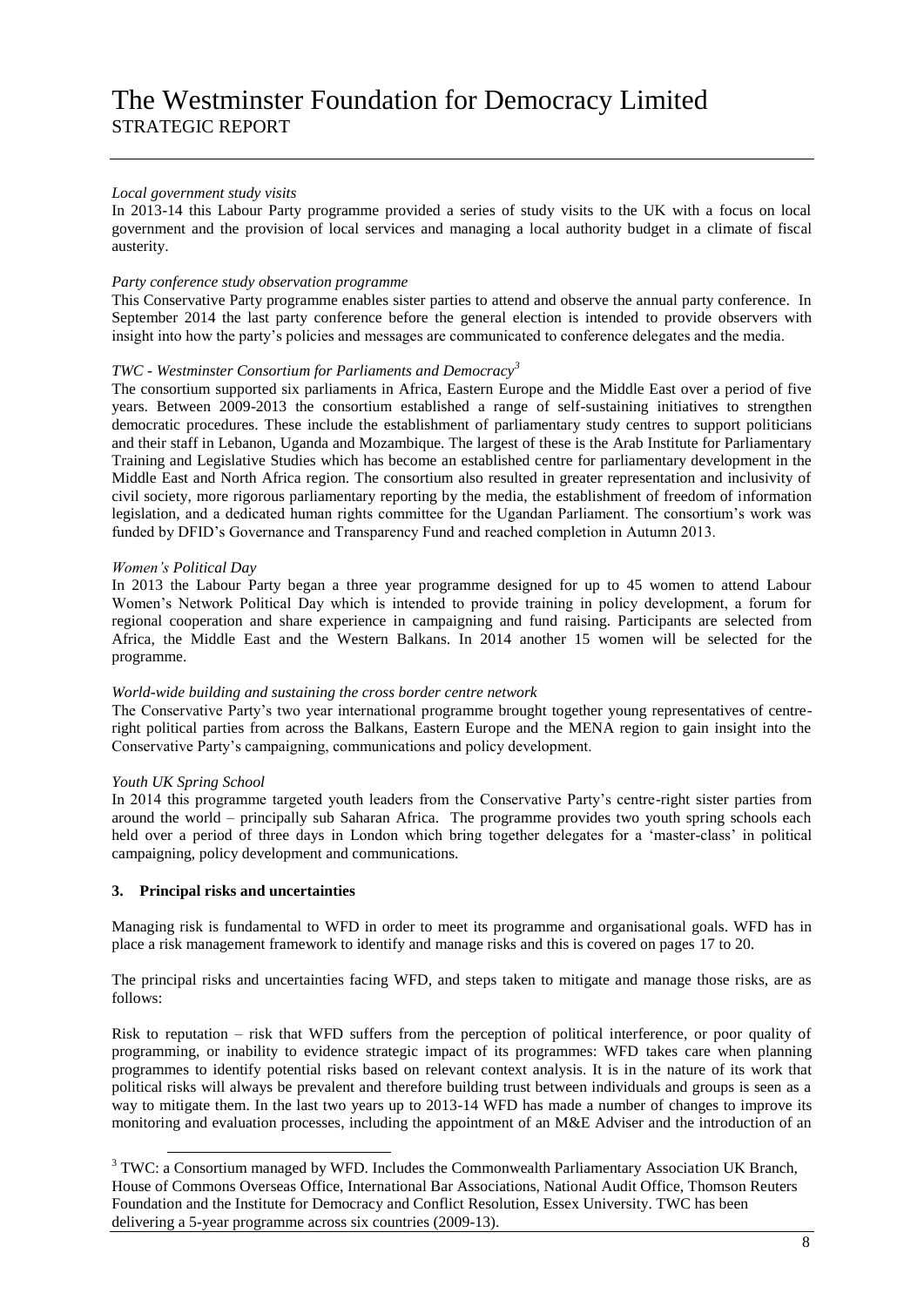M&E framework and improved design documents, with further improvements planned in 2014-15. Along with measure to improve staff skills and training, these are designed to safeguard against poor quality programmes and ensure maximum impact.

Risk to funding – risk that austerity measures by UK government could leave WFD exposed to insufficient funding to fully achieve its strategic objectives: WFD has sought to maintain an income stream from outside its core funding, on occasions using part of this core funding to leverage other funding, as with EU-funding for ongoing WFD programmes in Georgia and Uganda. During 2014-15 a clear strategy for setting targets for this level of future funding will be determined by the board. We also ensure high level of financial controls are used to offset risk of inefficient use of funds and to mitigate the risk of financial loss though corruption.

Risk of not achieving strategic objectives – risk that WFD fails to fulfil the requirements of its main funders: As a non-departmental public body, WFD is subject to a regular three-year review that considers its relevance and appropriateness to fulfil the objectives set for it by its core stakeholder, the FCO. The next Triennial Review is scheduled to report in July 2014. In addition, the current funding provided by DFID's accountable grant is provided subject to annual review, normally in July. Each of these reviews are important measurements in ensuring that WFD is meeting its objectives.

### 4. **Resources**

As at 31 March 2014, WFD employed 20 full-time equivalent staff in the UK, of whom 13 are responsible for the design, management and delivery of country programmes and for managing local and UK partnerships.

UK staff are organised into specialist regional teams covering Africa and Asia, Europe, and MENA. During the year, WFD operated programme field offices in Georgia, Jordan, Kenya, Iraq (Erbil), Kyrgyzstan, Lebanon, Macedonia (W Balkans), Morocco, Tunisia, and, until the completion of the TWC programme in Autumn 2013, Mozambique, Uganda, and Ukraine. WFD has established strong relationships with local partners through its network of local offices enabling us to respond quickly to new needs and opportunities. In a small number of countries WFD continues to work on a grant-making basis using established and experienced in-country partners responsible for project delivery that complements our strategic programmes. The relationships with UK political parties and the access to their expertise and trainers, and the ability to draw on other specialist expertise in Parliament and the devolved UK Assemblies, provides WFD with an extensive network of skills and knowledge as well as a unique selling point.

Funding is a significant influence on the business as this determines the resource available for programme activity. Since April 2012, DFID has been an important strategic partner and funder for WFD programmes, as reflected in our Strategic Objectives. DFID are currently funding WFD via a three-year (2012-2015) Accountable Grant of up to £6 million. This is in addition to the FCO's core grant-in-aid (GIA) and together these funds will be central to WFD's operations until March 2015.The GIA for 2013-14 was £3.5 million, the same level as for 2012-13.

During the year, WFD completed its five year contract with DFID to manage a £5 million grant to The Westminster Consortium under its Global Transparency Fund.

In addition to its grant funding by the FCO and DFID, WFD secured other funding through the Arab Partnership Fund of £356,000 for programmes during 2013-14 in Morocco (£140,000) and Tunisia (£216,000), identical to the previous year. Since the end of the year, further funding has been agreed from this source for 2014-2015 in Tunisia (£60,000) and Morocco (£144,000). During the year 2013-14, WFD received £164,000 from the EU for parliamentary strengthening programmes in Pakistan (sub-contracted from British Council), and in Georgia.

#### **5. Financial Position**

WFD receives an annual core grant-in-aid from the FCO out of monies voted by Parliament, to enable it to achieve agreed objectives. This core grant is supplemented by further specific contracts from the FCO and from DFID. WFD has bid for and received European Union funds and it may seek funds from other public sector funds and from the private sector. The conditions of the grant-in-aid require that it should be applied for according to need and be spent in the year to which it relates. Cash balances are to be minimised, commensurate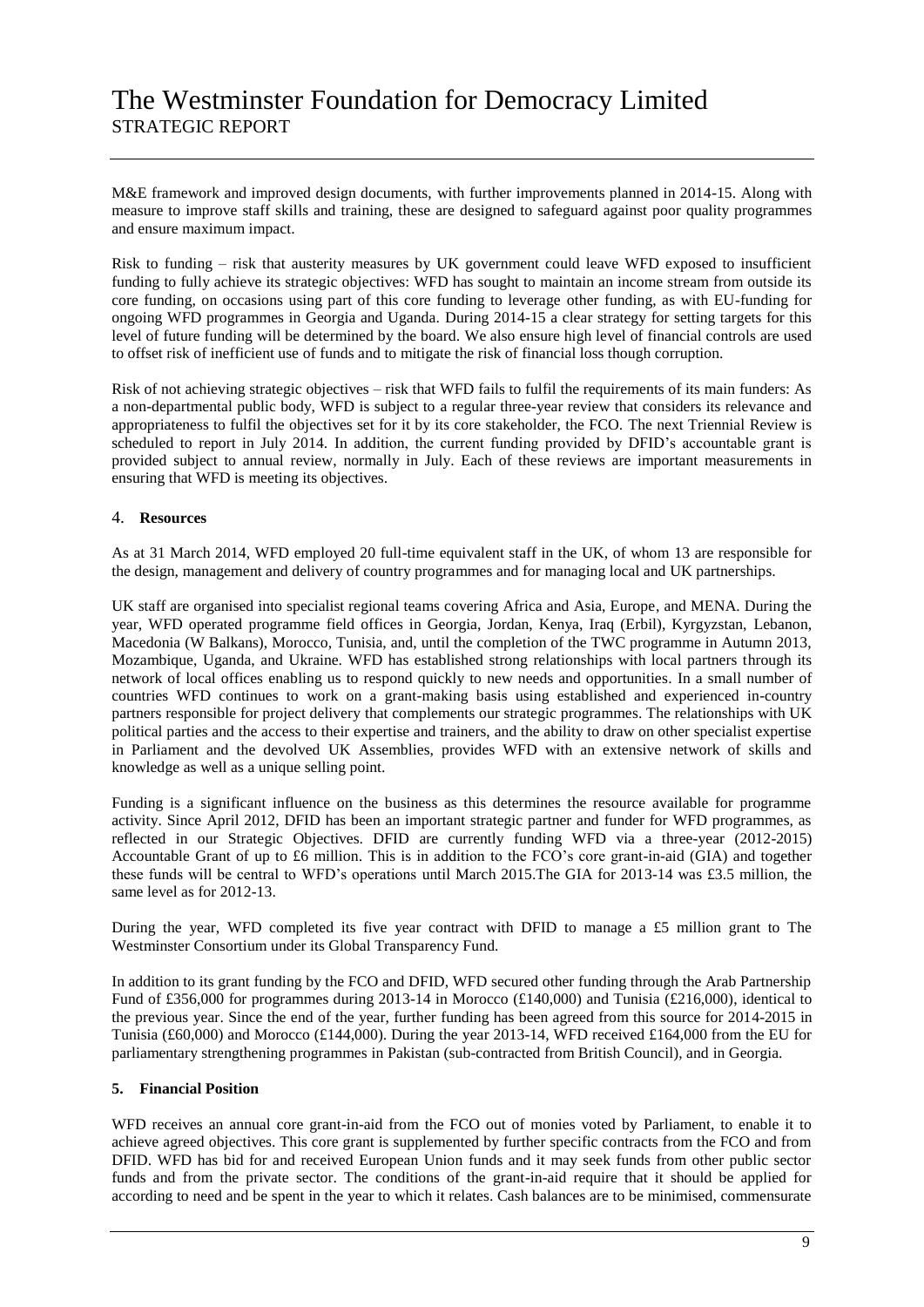with being sufficient to meet liabilities. WFD applies for grant-in-aid periodically, typically bi-monthly, based upon cash flow forecasts of project and non-project expenditure.

WFD is not capital intensive and grant-in-aid funding is used for project expenditure and WFD non-project costs, capital expenditure and changes in working capital.

During the year 2013-14 the grant-in-aid was £3.5 million. In 2013-14 £2,220,937 (2012-13: £2,393,652) was awarded or spent from grant-in-aid on projects and programmes and WFD spent a further £2,705,080 on projects funded wholly or partly by third parties  $(2012{\text -}2013{\text :} \text{\pounds}2,795,377)$ . WFD fully spent its grant-in-aid allocation to projects and programmes. There were no events during the year that adversely affected the financial position of WFD. It has been confirmed by the FCO that grant-in-aid for 2014-15 will remain at the level of £3.5 million and the FCO has indicated its on-going support at this same level for 2015-16. DFID commenced its new 3-year Accountable Grant of £6 million from 2012-2013 and following an inception phase during the year, it has confirmed on-going support through the grant.

At 31 March 2014 the Board had approved projects amounting to £2,281,956 (2012-13: £2,241,556) that are intended to be funded from future grant-in-aid.

#### **5.1 Accounting Policies**

Core grants are credited in the year to which they relate. WFD has complied with the Government Financial Reporting Manual (FReM 2013-2014) in the treatment of grant-in-aid income which is therefore taken through the income and expenditure reserve. The accounting policy in respect of non-core grants ensures that costs in respect of these grants are matched to revenues. Non-core grants received in advance of expenditure are carried forward as deferred income and released to the Statement of Comprehensive Net Expenditure in the period in which costs are incurred. Grants awarded but received after costs are incurred are accrued as income in the period in which the costs are incurred. Other expenditure is charged to the Statement of Comprehensive Net Expenditure on an accruals basis inclusive of irrecoverable VAT.

#### **5.2 Capital Structure**

WFD is a company limited by guarantee and therefore does not have a share capital.

#### **5.3 Cash Flow and Liquidity**

During the year WFD had a decrease of £73,822 (2012-13: increase £157,591) in cash and cash equivalents, resulting in net liquid funds at 31 March 2014 of £547,540 (2012-13 £621,362). Key factors contributing to the decrease were the decrease of deferred income at year end, partly offset by the decrease of accrued income – these two factors reduced cash reserves by net £68,000. Other working capital changes had the net effect of decreasing cash by £6,000. The Statement of Cash Flows provides further analysis.

#### **6. Relationships**

WFD has significant relationships with the UK political parties, FCO, DFID, British Council, in-country partners and institutions, and grantees and institutions of the countries in which it operates. WFD has on-going contractual arrangements with and on behalf of the European Union, for work until 2015, and has recently made new bids for further EU funds for which decisions are pending.

WFD was also the lead partner in a consortium of British institutions known as The Westminster Consortium (TWC), which was awarded a grant from DFID that spanned five years up to September 2013. The consortium included the Commonwealth Parliamentary Association UK Branch, House of Commons Overseas Office, International Bar Association, National Audit Office, Thomson Reuters Foundation, and the University of Essex Institute for Democracy and Conflict Resolution.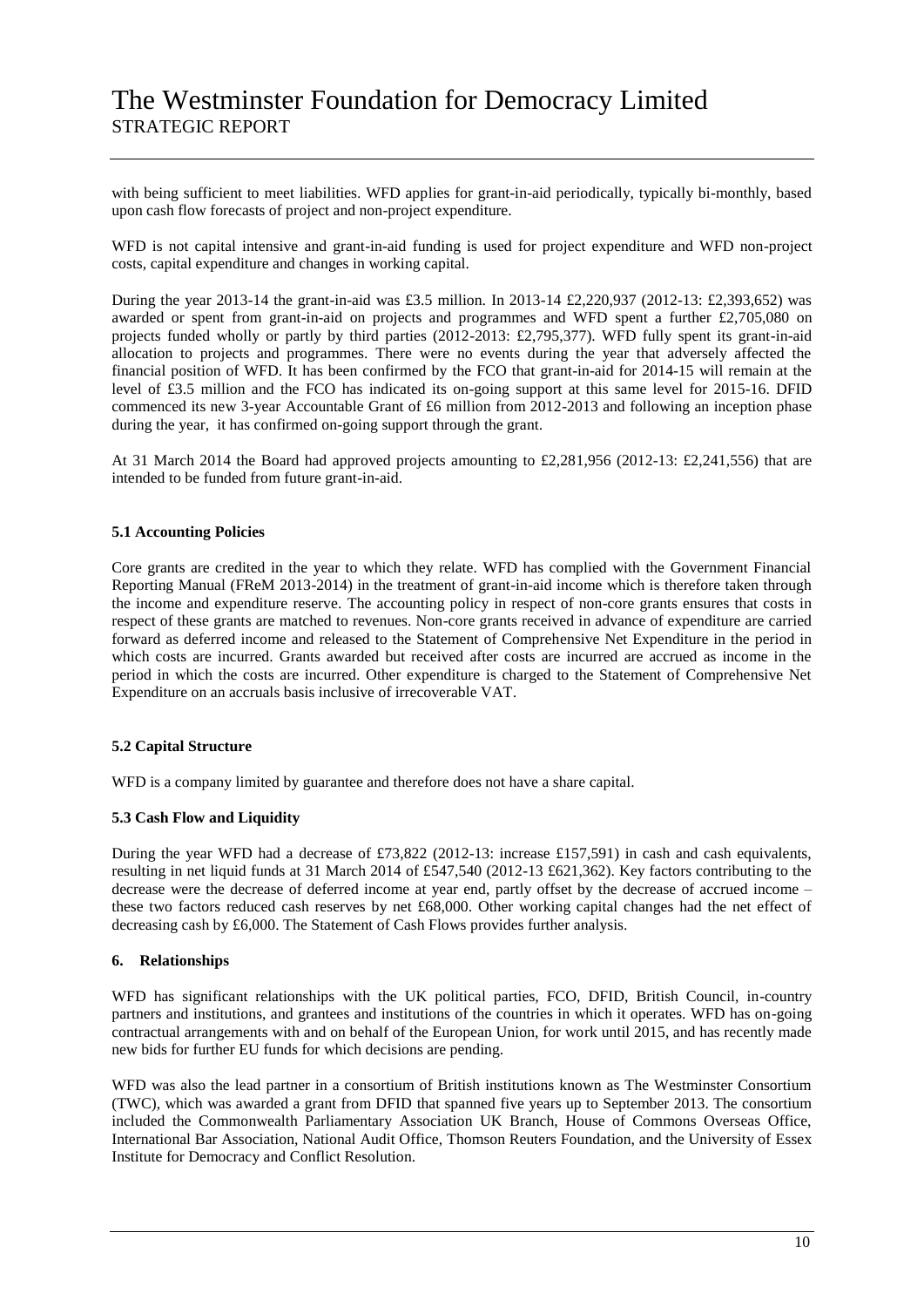## **7. Details of Particular Matters**

### **7.1 Employees**

WFD's policy is to be an equal opportunities employer and its aim is that there will be no discrimination of any kind against any person on the grounds of colour, race, nationality, creed, religion or belief, sexual orientation, marital status, gender, disability, age or any other personal characteristics.

WFD is committed to the policy on equal opportunities set out in the statement above and is required to comply with the Civil Service Commissioners' Recruitment Code. This ensures that there is no unlawful direct or indirect discrimination and enables the development of good employment practices. All staff are required to cooperate with this policy to ensure that it is implemented in full.

WFD's management and staff policies are maintained, reviewed, and updated on a regular basis and made available to all staff. They are also subject to internal audit to ensure compliance with legislation. Recruitment and interview procedures are structured to avoid discrimination. WFD has a grievance procedure to be used by staff if they believe they may have been discriminated against. There were no grievances raised by staff during the last financial year.

### **7.2 Essential Contractual Arrangements**

Political parties in receipt of an allocation of grant-in-aid entered into contractual agreements with WFD for the financial year 2013-14. The contracts specify the amount of, and the conditions attached to, the allocated grantin-aid. New contracts in respect of the financial year 2014-15 have been issued.

On behalf of the Board

Paul Naismith Acting Chief Executive and Accounting Officer 20 June 2014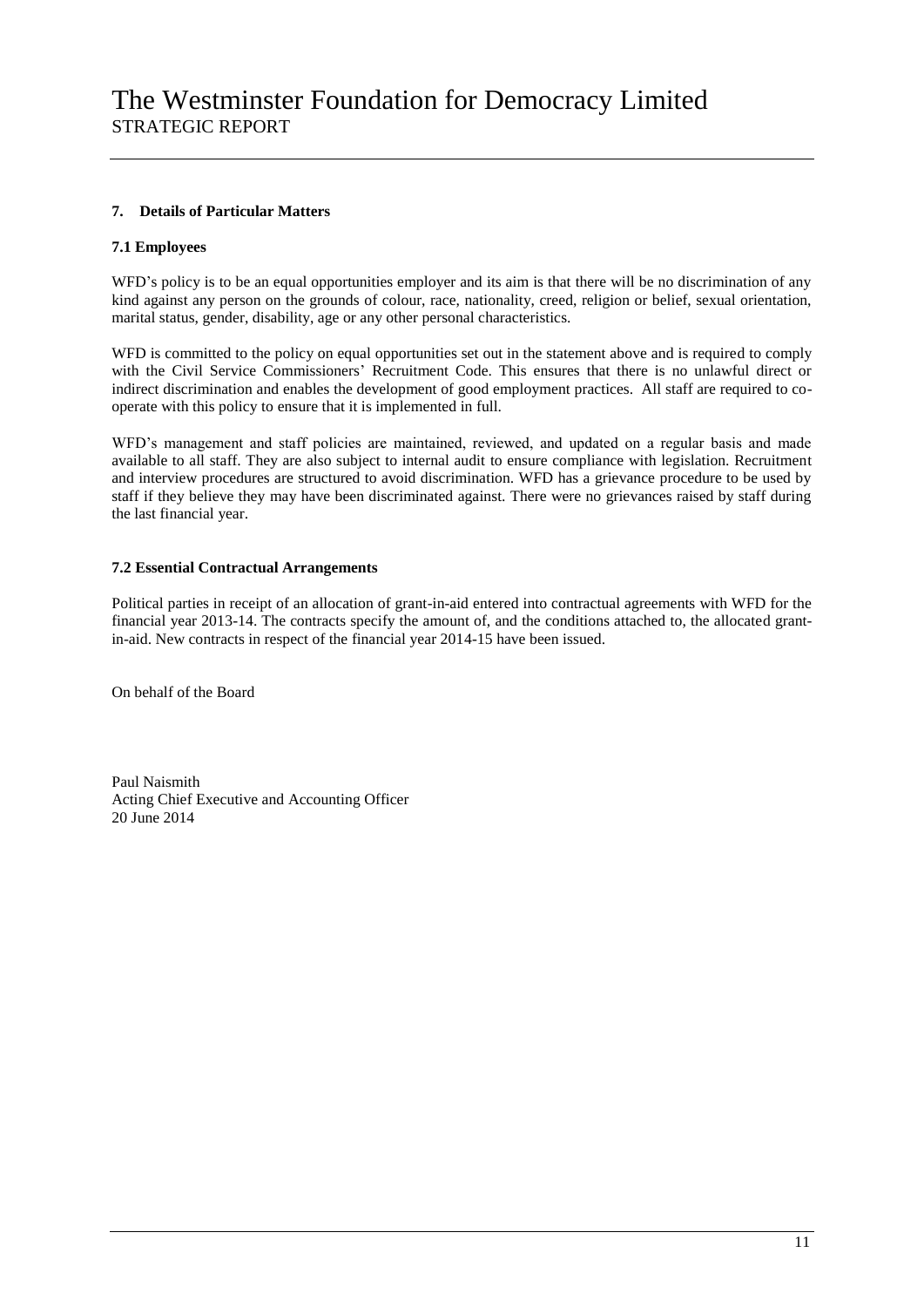# The Westminster Foundation for Democracy Limited GOVERNORS' REPORT

The Governors have pleasure in submitting their annual report together with the audited financial statements of the Westminster Foundation for Democracy for the year ended 31 March 2014. The financial statements have been prepared in a form directed by the Secretary of State for Foreign and Commonwealth Affairs with the consent of HM Treasury.

### BACKGROUND INFORMATION

The Westminster Foundation for Democracy Limited (WFD) is a Non-Departmental Public Body (NDPB) which was established by the Foreign and Commonwealth Office in 1992. It is a private company limited by guarantee with no share capital. The company is domiciled in the United Kingdom and its registered office is  $8<sup>th</sup>$ Floor Artillery House, 11-19 Artillery Row, London, SW1P 1RT.

The aim of WFD is to help establish and strengthen pluralist democratic institutions and political parties in countries where these are absent, or of recent foundation, or in need of further encouragement and development. WFD generally seeks to avoid supporting projects for which alternative British Government support is available.

WFD receives grant-in-aid from the Foreign and Commonwealth Office provided out of monies voted by Parliament to enable it to achieve agreed objectives. WFD also receives additional specific grants from the Foreign and Commonwealth Office, from the Department for International Development, and from the European Union, and may receive private sector funds in addition to these core funds. WFD's priorities and objectives for the grant-in-aid are established by its Board of Governors and are kept under continuous review.

The Secretary of State for Foreign and Commonwealth Affairs and the Treasury Solicitor are the two named subscribers to the Company's Memorandum of Association. The Secretary of State has formal powers of appointment to WFD's Board of Governors but the Board operates independently and at arm's length from Government.

#### RESULTS

The results for the year are summarised on page 23 and takes into account the requirement under the Government Financial Reporting Manual that grant-in-aid is to be treated as financing and is taken directly to the core funds reserve, as opposed to being recognised as income. Accordingly the deficit for the year, before accounting for grant-in-aid is £3,499,742 (2012-13: £3,499,478).

This deficit is set-off with the grant-in-aid in the core funds reserve, which leaves total funds (core and corporate) of £149,760 to be carried forward at the end of the year (2012-13: £149,502).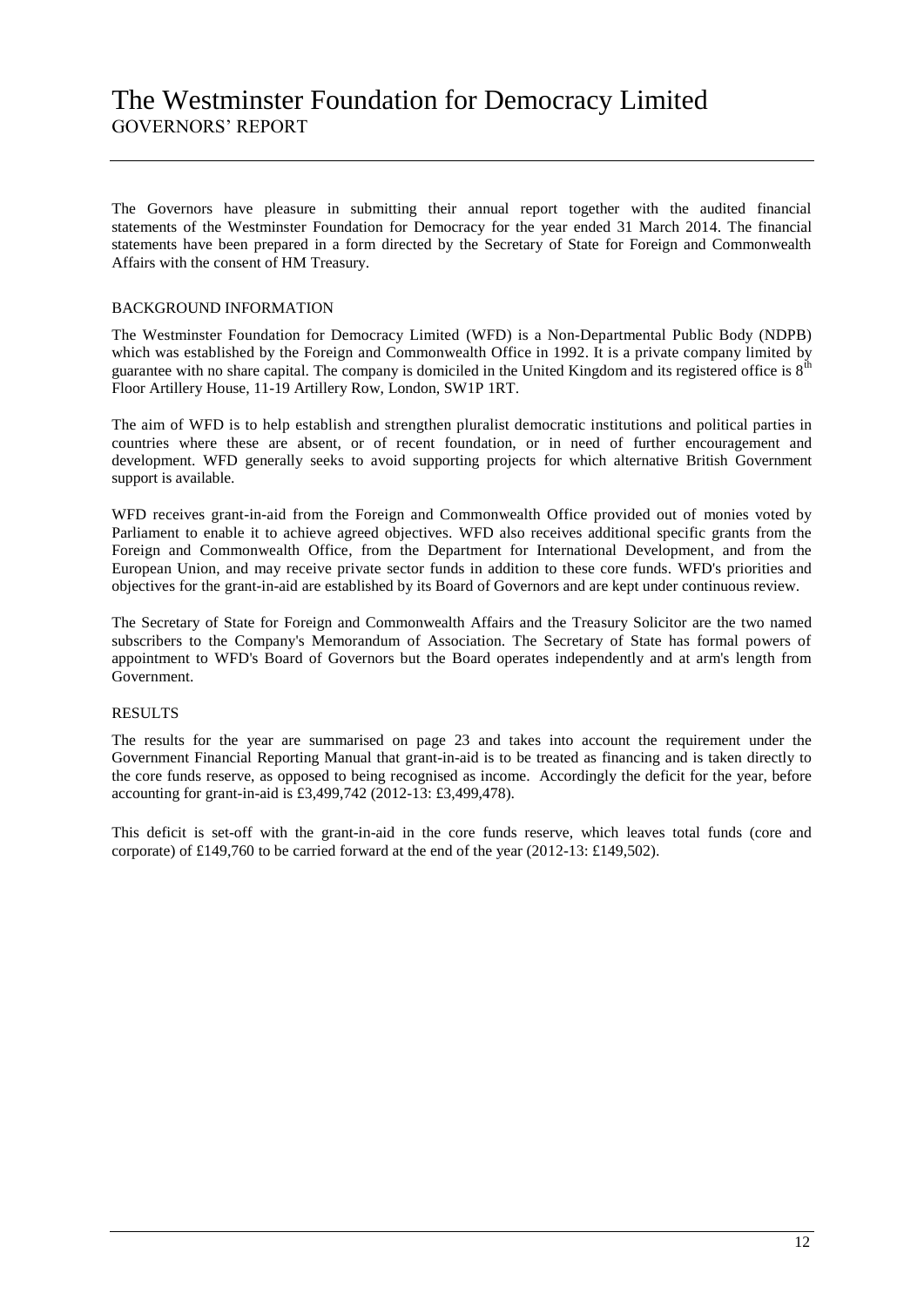### BOARD OF GOVERNORS

Governors who served on the Board during the year and who were Directors under the Companies Act 2006 were:

|                                | Appointed in the year | Resignation date | <b>Appointment Ends</b> |
|--------------------------------|-----------------------|------------------|-------------------------|
| Rushanara Ali MP               |                       |                  | 30 January 2016         |
| Henry Bellingham MP            | 3 September 2013      |                  | 3 September 2016        |
| Ken Caldwell*                  | 17 July 2013          |                  | 17 July 2016            |
| Tina Fahm*                     |                       |                  | 14 August 2014          |
| Bronwen Manby*                 |                       |                  | 20 February 2017        |
| Ann McKechin MP                |                       |                  | 12 June 2015            |
| John Osmond*                   |                       |                  | 21 February 2017        |
| Andrew Rosindell MP            |                       |                  | 17 August 2016          |
| Gary Streeter MP               |                       | 8 August 2013    |                         |
| Andrew Stunell MP              |                       |                  | 27 January 2016         |
| Peter Wishart MP               |                       |                  | 2 October 2014          |
| * Denotes Independent Governor |                       |                  |                         |

No Board member holds company directorships or has other significant interests which may conflict with their management responsibilities. The Register of Interests is available to the public at WFD's registered office between the hours of 10.00 a.m. and 5.00 p.m. upon provision of 24 hours' notice.

#### AUDIT COMMITTEE

WFD's Audit Committee ensures that WFD adheres to the highest standards of propriety in the use and stewardship of public funds and encourages proper accountability for the use of those funds. The Committee also promotes the development of internal control systems. During the year ending 31 March 2014 membership of WFD's Audit Committee comprised;

| Chair                  |
|------------------------|
|                        |
|                        |
| Resigned 8 August 2013 |
|                        |

#### DISABLED PERSONS

WFD is an equal opportunities employer and is committed to ensuring that there is no unlawful direct or indirect discrimination. It is WFD's aim that there will be no discrimination of any kind against any person on the grounds of disability. The application process for advertised vacancies within WFD is designed to ensure confidentiality of candidates at the short-listing stage, so ensuring that applications from disabled candidates are given full and fair consideration. We observe the Equality Act 2010 and make reasonable adjustments for people with disabilities. Every possible step is taken to ensure that individuals are treated equally and fairly and that decisions on recruitment, selection, training, promotion and career management are based solely on objective and job related criteria. If a member of staff becomes disabled while working with us, we will do everything possible to ensure they continue working with us.

#### EMPLOYEE INFORMATION

Each member of staff has their performance appraised annually against agreed objectives An integral part of this review requires the identification of learning and development needs and the development of a training programme, by their manager, to address these needs. Staff will be helped to pursue studies which will support their career development and benefit the Foundation by improving performance.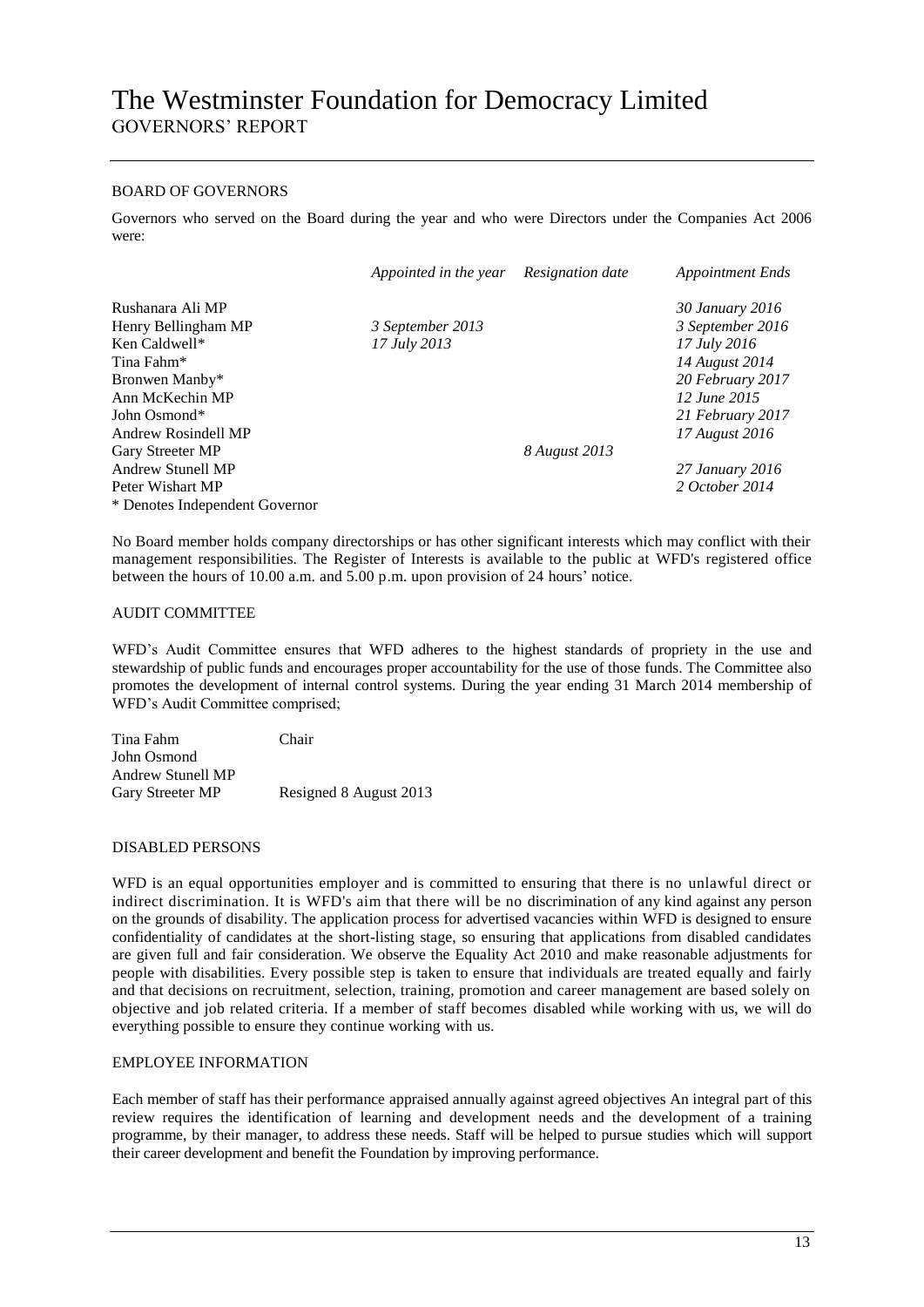# The Westminster Foundation for Democracy Limited GOVERNORS' REPORT

Staff meetings held during 2013-14 provided the opportunity for consultation by providing information to employees and encouraging views to be expressed. A whistle-blowing policy is in place and staff are reminded of this and encouraged to use it.

## AWARENESS OF RELEVANT AUDIT INFORMATION

So far as each of the Governors is aware, there is no relevant audit information that has not been disclosed to the company's auditors and each of the directors believes that all steps have been taken that ought to have been taken to make them aware of any relevant audit information and to establish that the company's auditors have been made aware of that information.

#### **CREDITORS**

WFD adheres to the Government-wide standard on bill-paying which is to settle all valid bills within 30 days. In 2013-14, the average age of invoices paid was 14.73 calendar days (2012-13 14.07 days). All undisputed invoices were paid within the agreed credit terms. The proportion of the aggregate amount owed to trade creditors at the year-end compared with the aggregate amount invoiced by suppliers during the year was equivalent to  $29.0$  days (2013 29.5 days).

### AUDITORS

The Comptroller & Auditor General is the statutory auditor for the accounts of WFD.

Approved and authorised for issue and signed on behalf of the Board on 20 June 2014

Henry Bellingham Chair

Paul Naismith Acting Chief Executive and Accounting Officer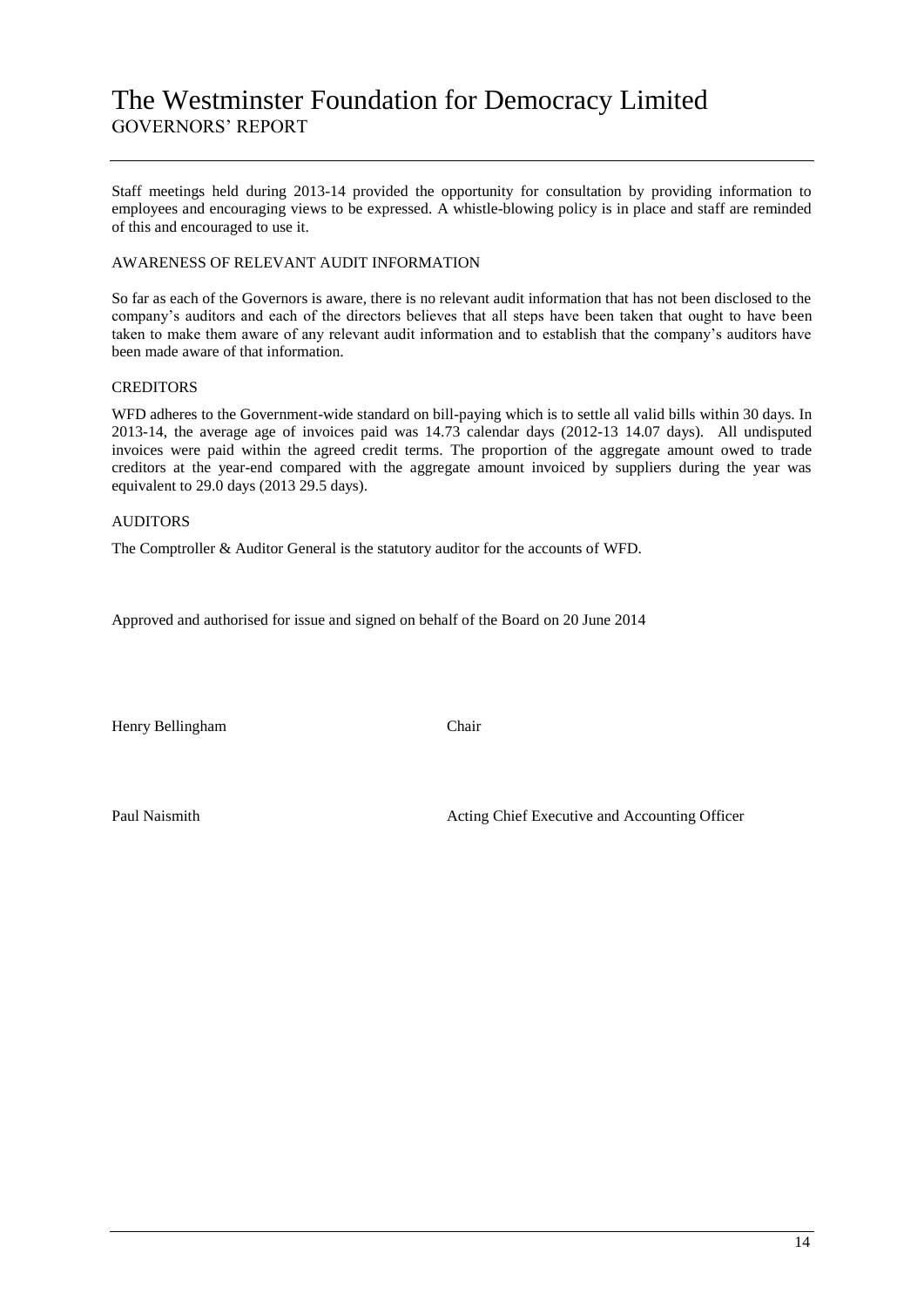The Terms and Conditions Sub-Committee of the Board is responsible for reviewing all aspects of remuneration and employment terms and conditions of staff. Their recommendations are submitted to the Board for approval. The committee is chaired by a governor appointed by the Board and during the year ending 31 March 2014 the following Governors were members of the Committee<sup>4</sup>:

| Ann McKechin MP, Chair | Appointed 4 September 2013 |
|------------------------|----------------------------|
| John Osmond            | Appointed 4 September 2013 |

In the Autumn Statement 2011 the Government announced that following a two year salary freeze between 2011 and 2013 for public sector workforces for those earning above the full-time equivalent of £21,000 per annum, the public sector pay awards will average at 1 per cent for the next two years. In line with this WFD applied 1% increase for the full year 2013-14.

The remuneration of the Chief Executive and the Finance Director is reviewed annually and is determined by reference to the recommendations of the Senior Salaries Review Body, based on the annual performance appraisal conducted by the Chair of the Board. Performance objectives are set for the succeeding year and these are reviewed on an iterative basis through the year, to assess performance. A performance related bonus can be paid dependent on performance in line with civil service guidelines. During the year, in line with the pay policy there was an increase in base pay by 1 percent and bonuses of £11,250 and £9,600 were paid to Linda Duffield and Paul Naismith respectively based on performance in the year to 31 March 2013. The Chair's recommendations were reviewed by the Terms and Conditions Committee and the awards approved by the Board.

WFD entered into a Service Agreement with Linda Duffield, Chief Executive, on 1 September 2009 and this was in effect until her retirement at the end of February 2014. From 1 March Paul Naismith was Acting Chief Executive and Accounting Officer.

The following remuneration information has been subject to audit. During the year the single total figure of remuneration made to senior managers was as follows:

| Single total figure of remuneration |                                    |         |         |                  |                          |                               |              |                 |         |           |
|-------------------------------------|------------------------------------|---------|---------|------------------|--------------------------|-------------------------------|--------------|-----------------|---------|-----------|
|                                     | Salary $(f'000)$<br>Bonus payments |         |         | Benefits in kind |                          | Pension benefits <sup>3</sup> |              | Total $(f'000)$ |         |           |
|                                     |                                    |         | (f'000) |                  | (to nearest)             |                               | (to nearest) |                 |         |           |
|                                     |                                    |         |         |                  | £100)                    |                               | £1,000)      |                 |         |           |
|                                     | 2013-14                            | 2012-13 | 2013-14 | 2012-13          | 2013-14                  | 2012-13                       | 2013-14      | 2012-13         | 2013-   | 2012-     |
|                                     |                                    |         |         |                  |                          |                               |              |                 | 14      | 13        |
| Linda Duffield                      | $90-95^{\circ}$                    | $95 -$  | $10-15$ | $10-15$          | ÷,                       |                               | 4,000        | 2,000           | $105 -$ | $110-$    |
|                                     |                                    | 100     |         |                  |                          |                               |              |                 | 110     | 115       |
| Paul Naismith                       | $70-75$                            | $70-75$ | $5-10$  | $5-10$           | $\overline{\phantom{a}}$ |                               | 30,000       | (11,000)        | $110-$  | $65 - 70$ |
|                                     |                                    |         |         |                  |                          |                               |              |                 | 115     |           |
| All Governors                       |                                    |         |         |                  | $\overline{\phantom{0}}$ |                               |              |                 | -       |           |

Reporting bodies are required to disclose the relationship between the remuneration of the highest-paid employee in their organisation at the reporting period end date, and the median remuneration of the organisation's workforce. The mid-point of the banded remuneration of the highest-paid employee in WFD at the financial year end 2013-14 was £80,000 (2012-13, £110,000). This was 2.3 times (2012-13, 3.3) the UK median remuneration of the workforce, which was £34,244 (2012-13, £33,514). If the change of the most highly paid director at the end of February had not occurred, the equivalent multiple at the year-end would have been 3.0 times. Total remuneration includes salary and non-consolidated performance-related pay. There were no benefits-in-kind or severance payments paid in the year (2012-13, nil). It does not include employer pension contributions and the cash equivalent transfer value of pensions.

 4 John Glen MP resigned 31 March 2013

<sup>&</sup>lt;sup>5</sup> The value of pension benefits accrued during the year is calculated as (the real increase in pension multiplied by 20) plus (the real increase in any lump sum) less (the contributions made by the individual). The real increases exclude increases due to inflation or any increase or decreases due to a transfer of pension rights. The figure quoted is 1 April 2013 to 28 February 2014. The full year equivalent is £95k-£100k.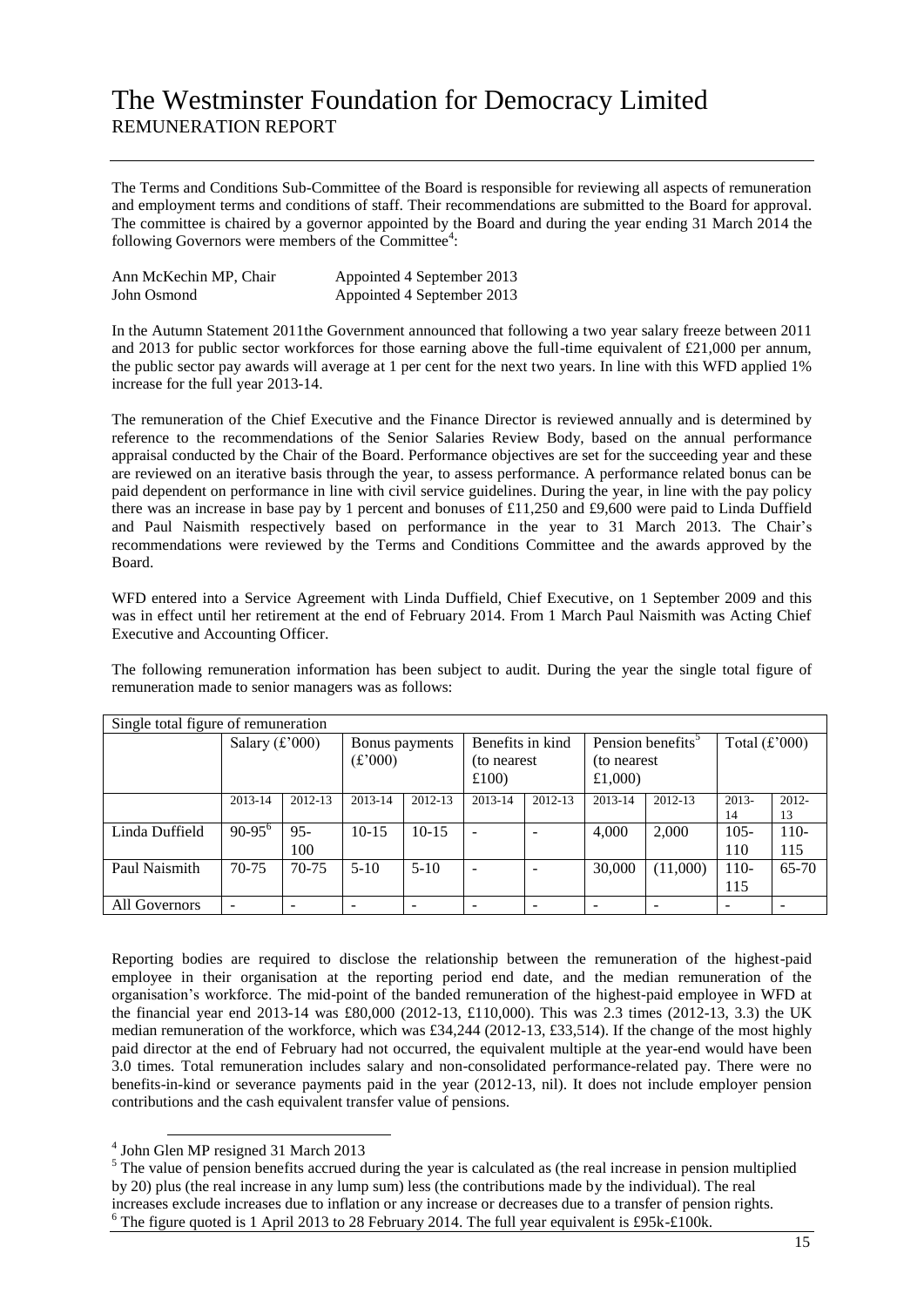Governors are appointed by the Secretary of State for the Foreign and Commonwealth Office for a term of three years. Appointments can be renewed for a maximum of three consecutive terms (nine years). Governors are not remunerated and WFD does not pay allowances and benefits in kind to Governors, or to the Chief Executive, or any other members of staff. Details of the dates of appointments of Governors and the dates that appointments end are shown in the Governor's Report. During the year no payments were made to third parties for services of a senior manager.

Pension benefits at 31 March 2014:

|                             | Accrued<br>pension at<br>pension age as<br>at 31 March | Real change in<br>pension and<br>related lump<br>sum at pension | CETV at<br>31 March<br>2014 | CETV at<br>31 March<br>$2013^7$ | Real<br>change<br>in<br><b>CETV</b> | Employer<br>contribution<br>to partnership<br>pension |
|-----------------------------|--------------------------------------------------------|-----------------------------------------------------------------|-----------------------------|---------------------------------|-------------------------------------|-------------------------------------------------------|
|                             | 2014 and related<br>lump sum                           | age                                                             |                             |                                 |                                     | account                                               |
|                             | £000                                                   | £000                                                            | £000                        | £000                            | £000                                | Nearest $£100$                                        |
| Linda Duffield <sup>8</sup> | $45 - 50$<br>plus lump sum<br>of 135-140               | $0 - 2.5$<br>plus lump sum<br>of $0-2.5$                        | 1,001                       | 991                             | 4                                   |                                                       |
| Paul Naismith               | $15 - 20$<br>plus lump sum<br>of nil                   | $0 - 2.5$<br>plus lump sum<br>of nil                            | 221                         | 185                             | 20                                  |                                                       |

CETV is the Cash Equivalent Transfer Value and is the actuarially assessed capitalised value of the pension scheme benefits accrued by a member at a particular point in time. As the PCSPS is a multi-employer fund, the CETV values will include accumulated accrued benefits from any previous employers that operate the PCSPS.

Real change in CETV reflects the increase/(decrease) in CETV that is funded by WFD. It does not include the increase in accrued pension due to inflation or the contributions paid by the employee and uses common market valuation factors for the start and end of the period.

Paul Naismith Acting Chief Executive and Accounting Officer 20 June 2014

 $\overline{a}$ 

 $<sup>7</sup>$  The CETV at 31March 2013 can differ from the corresponding figure in last year's report as new factors are</sup> used for the calculation of transfer values at the start and end of each period Quoted figures are calculated as at 28 February 2014, not 31 March 2014 for Linda Duffield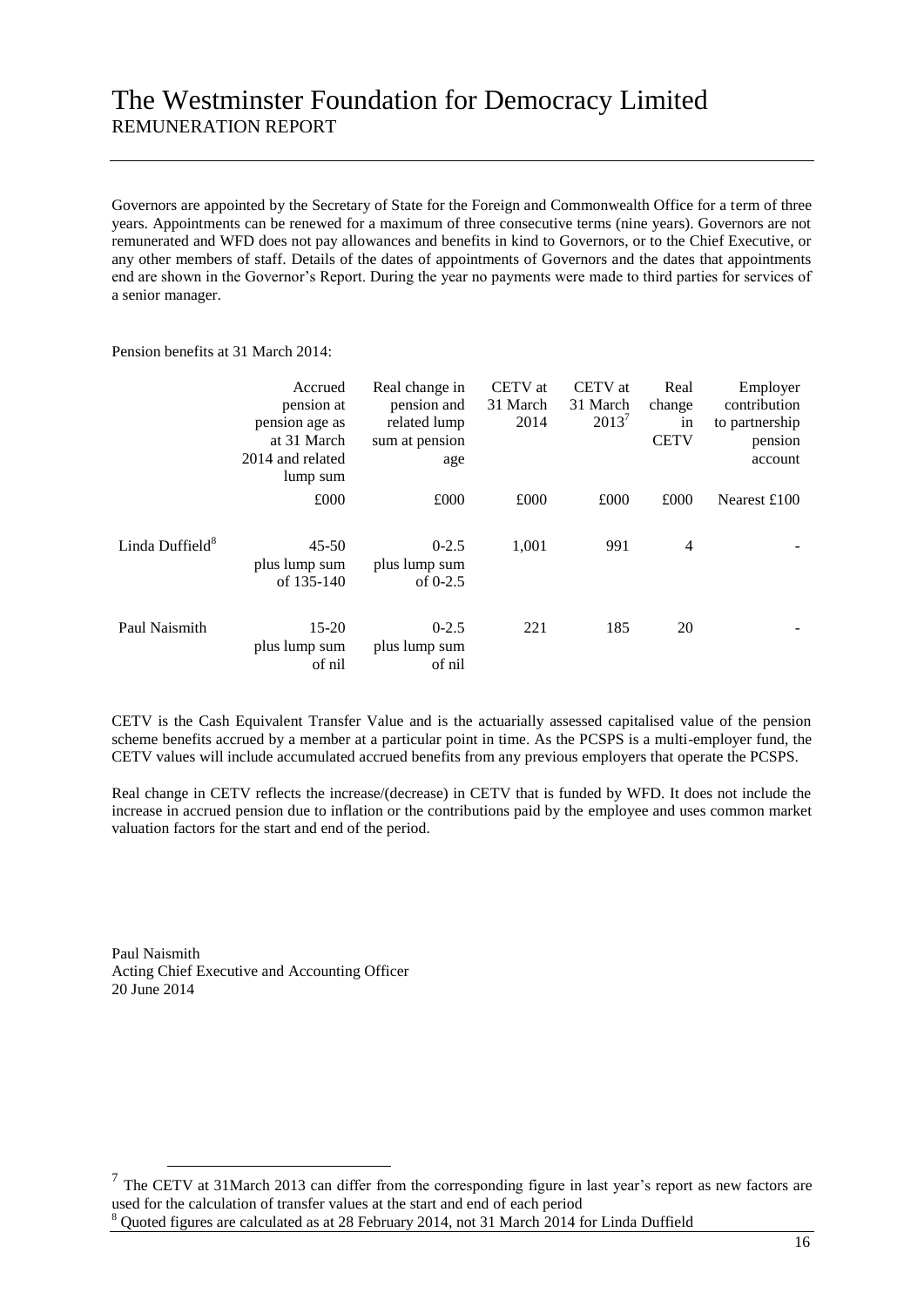### SCOPE OF RESPONSIBILITY

At the end of February 2014, Linda Duffield retired. In addition to my role as the Finance Director and Company Secretary, I (Paul Naismith) was appointed as Acting Chief Executive and Accounting Officer from 1<sup>st</sup> March 2014 and the Board was content that aggregation of responsibility in acting CEO role did not provide a threat to good governance. As Accounting Officer, I have responsibility for maintaining a sound system of internal control that supports the achievements of WFD's policies, aims and objectives, whilst safeguarding the public funds and assets for which I am personally responsible, in accordance with the responsibilities assigned to me in Managing Public Money. I am therefore responsible for ensuring that WFD is administered prudently and economically and that resources are applied efficiently and effectively to deliver our agreed goals. In addition I am accountable to the Principal Accounting Officer of the Foreign and Commonwealth Office (FCO) to enable him to discharge his overall responsibility for ensuring that WFD as an FCO Non-Departmental Public Body has adequate financial systems and procedures in place. WFD's corporate and business plans, objectives and associated risks are discussed regularly with the FCO.

#### GOVERNANCE FRAMEWORK

1

The relationship between WFD and the FCO is specified in the Management Statement and its associated Financial Memorandum. During the year, WFD completed a review with the FCO of its Management Statement to ensure that robust governance arrangements are in place and maintained. The updated Management Statement was signed on  $20<sup>th</sup>$  November 2013 and generally confirms the arrangements in place prior to its review.

In line with Cabinet Office guidelines for a mandatory triennial review of all non-departmental public bodies, the FCO laid before Parliament its planned Triennial Review of WFD on 14<sup>th</sup> February 2014. The review is intended to provide a robust challenge to the continuing need for WFD in terms of its function and form, and to review WFD's control and governance arrangements if WFD is to be confirmed as continuing. The review is ongoing at the time of this report and so far has taken extensive evidence from a wide range of stakeholders, following which a written report will be made to the FCO and the outcome announced in Parliament by Written Ministerial Statement.

Throughout the review process the reviewers have maintained a constant, open dialogue with myself and the Board, and at this advanced stage of the review process, nothing material has been discovered or reported by the reviewers that in their view compromises the overall good governance of WFD. It is expected that the review will highlight some pivotal issues for WFD's future and make a number of recommendations to address key challenges that may be seen to be constraining WFD. The Board will then decide how to take forward those recommendations.

During the year accountability within WFD has been overseen and exercised through the Board and its two sub committees, the Audit Committee and the Terms and Conditions Committee. Each of these sub-committees were active under the chairmanship of a different non-executive Board member and supported the Board's and my corporate governance role.

The Board takes an overarching role in assurance and monitoring of performance and throughout the year has monitored delivery of the Business Plan 2013-14<sup>9</sup>. The Board met five times during the year, and the average attendance by its appointed Governors was 78% across the year. At each meeting the Board received and agreed reports that it was satisfied adequately represented the status of operations, risk, and financial management. Following changes made in January 2013, in 2013-14 the Board re-assumed responsibility for the scrutiny, approval, and supervision of all programmes and projects undertaken by WFD. This enabled the Board to maintain a thorough and objective examination and oversight of programmes, and to consider project and programme proposals submitted to it in line with WFD's agreed strategy and Business Plan. Further measures to improve oversight of programmes are referred to on page 20.

The Audit Committee supports the Board to discharge its fiduciary, risk control and governance responsibilities by monitoring and giving advice to me in the exercise of my duties, and by promoting a climate of financial discipline and control within the organisation. The Audit Committee performs the key role of reviewing and

<sup>&</sup>lt;sup>9</sup> The annual Business Plan is approved by the Board and represents a rolling programme of work in line with the company's Corporate Plan 2011-15.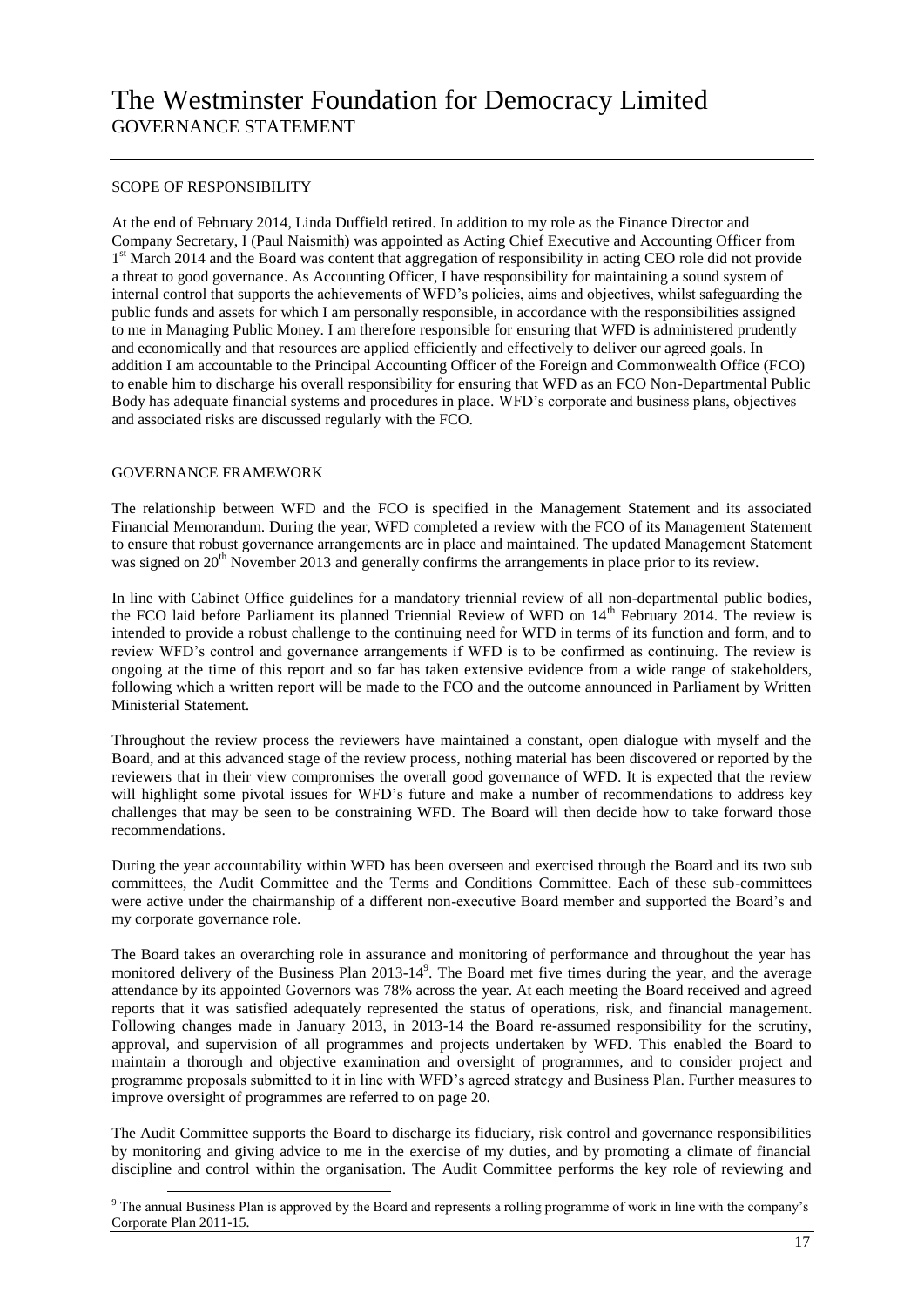# The Westminster Foundation for Democracy Limited GOVERNANCE STATEMENT

monitoring the systems of internal control and receives regular reports on the work and findings of the internal and external auditors. Minutes are prepared immediately following each meeting and provided to the Board, together with an annual report. The Committee agreed an overall audit plan for 2013-14 proposed by WFD's new internal audit service providers on their appointment in January 2013, and this was performed as planned.

The Terms and Conditions Committee assists the Board to discharge its responsibilities relative to the terms and conditions of employment of WFD staff. The Committee works with me in my role as the Acting Chief Executive to set policies relating to terms and conditions of service, to monitor the application of these policies, and to ensure transparency and fairness in the application of these arrangements. The number of matters necessary to be referred to the committee during the year did not require the Committee to meet however the members were kept regularly informed on matters relating to staff and were consulted on decisions requiring their attention. A review of committee Terms of Reference was completed and approved in April 2014.

During the year in review the Board met on five occasions, the Audit Committee met quarterly and the Terms and Conditions committee were not required to meet. The committee structures reporting through to the Board have been clearly defined and the terms of reference, membership, and reporting arrangements reviewed annually.

The Governors' attendance at each of the meetings that they were entitled to attend during the year was as follows:

|                          | <b>Board Meetings</b> | <b>Audit Committee</b> | Terms and Conditions<br>Committee |
|--------------------------|-----------------------|------------------------|-----------------------------------|
| Rushanara Ali MP         | 4/5                   |                        |                                   |
| Henry Bellingham MP      | 2/3                   |                        |                                   |
| Kenneth Caldwell*        | 2/3                   |                        |                                   |
| Tina Fahm*               | 4/5                   | 4/4                    |                                   |
| Bronwen Manby*           | 3/5                   |                        |                                   |
| Ann McKechin MP          | 5/5                   |                        | 0/0                               |
| John Osmond*             | 3/5                   | 4/4                    | 0/0                               |
| Andrew Rosindell MP      | 3/5                   |                        |                                   |
| Gary Streeter MP         | 3/3                   | 1/1                    |                                   |
| <b>Andrew Stunell MP</b> | 5/5                   | 1/3                    |                                   |
| Peter Wishart MP         | 4/5                   |                        |                                   |

\* Denotes Independent Governor

#### RISK ASSESSMENT

The Board acknowledges that risk is a characteristic of WFD's work. WFD was set up as a non-departmental public body, at arm's length from Government, precisely so that it could undertake projects carrying a higher degree of political risk than would be undertaken by Government. WFD has always sought to support innovative projects for which direct UK Government support would not be available, and which carry a higher risk of failure than those operating by established methods.

The system of internal control is therefore designed to manage risk to a reasonable level rather than to eliminate all risk of failure to achieve policies, aims and objectives; as such, it can only provide reasonable and not absolute assurance of effectiveness. The system of internal control has been in place at WFD throughout the year ended 31 March 2014 and up to the date of approval of the annual report and accounts, and accords with Treasury guidance.

A Risk Management Strategy and Risk Management Framework provide the framework for risk control and a strategic Risk Dashboard is maintained by WFD for review by the Board at each of its meetings. The risk strategy covers risk identification, evaluation, recording risk, control, review and assurance. It also defines the structures for the management and ownership of risk and identifies the company's approach to its risk appetite. At its meeting in June 2013, the Board re-assessed its risk appetite and agreed appetite levels for eight key risks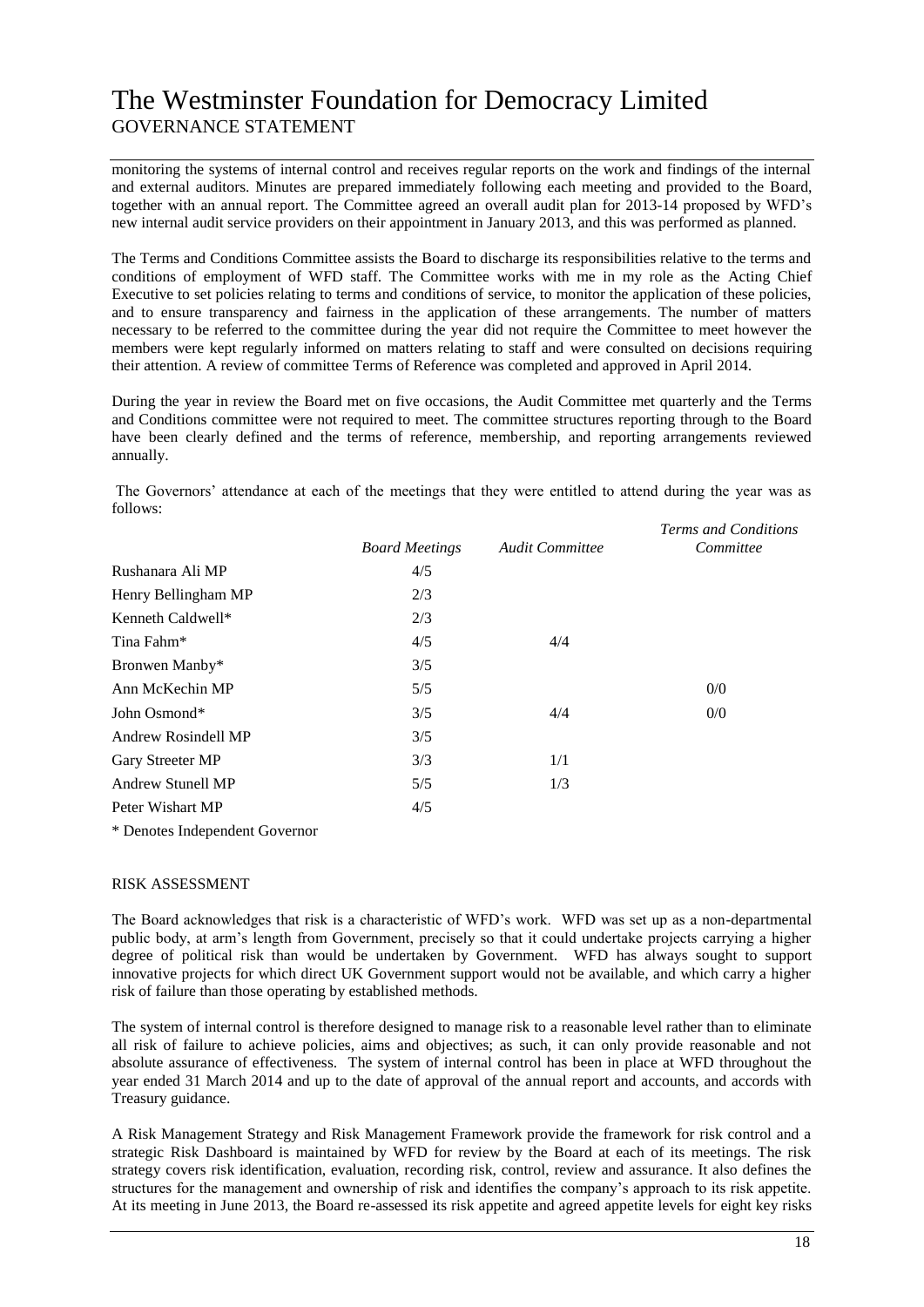# The Westminster Foundation for Democracy Limited GOVERNANCE STATEMENT

that were communicated throughout WFD. The overall responsibility for the management of risk lies with me as Accounting Officer.

The WFD Board ensures that robust systems of internal control and management are in place that are intended to identify and prioritise the risks to the achievement of WFD's policies, aims and objectives; to evaluate the likelihood of those risks being realised and the impact should they be realised; and to manage or mitigate them efficiently, effectively and economically. This responsibility is supported through the sub-committees of the Board under the chairmanship of a non-executive Director, with appropriate membership or input from members of the Executive team. Risk is considered on the agenda at all meetings of the Audit Committee for them to review the action plans presented for each risk and the progress made towards reducing risk to the tolerance level set on a risk-by-risk basis.

Staff are trained to identify and manage risk in a way appropriate to their authority and duties. This ensures that risk is assessed and managed at a level appropriate to its perceived threat. All new projects and programmes include a risk assessment and risk registers are maintained and used for all major programmes.

The likelihood and impact of identified risks is assessed and graded according to four measures, ranging between green, yellow, amber, and red. A red risk is a real or perceived immediate or sudden inability to deliver upon strategic objectives or to ensure the safety and security of staff. Amber risk is where there is a reasonable expectation of a material risk to the achievement of objectives or a heightened level of risk beyond what is acceptable to the security and safety of staff.

During the year there continued to be no red risks identified. The risks considered to be amber were: risk of inability to demonstrate strategic impact of programmes, risk of inadequate learning and development of key staff impacting on programme delivery and risk of business interruption because of increasingly obsolete IT equipment. Active mitigation of each of these has been assigned to senior managers with responsibility for the risk ownership.

WFD has continued to report regularly to the FCO and to DFID of progress against WFD's Business Case for 2012-15. WFD provided an annual report in June 2013 covering 2012-13 which was approved by both FCO and DFID who have each confirmed funding for 2014-15.

#### REVIEW OF EFFECTIVENESS

As Accounting Officer, I have responsibility for reviewing and reporting the effectiveness of the system of internal control. My review of the effectiveness of the system of internal control is informed by the work of the internal auditors and senior managers within WFD who have responsibility for the development and maintenance of the internal control framework, and comments made by the external auditors in their management letter and other reports. I have been advised by the Board and by the Audit Committee on the implications of my review and a plan to address weaknesses and ensure continuous improvement of the system is in place.

We have established a framework of regular management information and administrative procedures, including the segregation of duties and a system of delegation and accountability. In particular, it includes:

- an Audit Committee that meets at least four times a year and reports to the Board of Governors regularly, including an Annual Report of the Audit Committee to the Board. In 2013-14 the Committee met quarterly. The committee includes members with a range of audit and risk management experience. As well as monitoring an internal audit plan, the Audit Committee initiates a selfassessment review from time-to-time and follows an annual timetable covering its key responsibilities through the year;
- an Internal Audit Annual Report to the Audit Committee for 2013-14 included an overall opinion that, on the basis of the work performed, there was moderate assurance that there is generally a sound system of internal control;
- comprehensive budgeting systems with an annual business plan and budget approved by the Board and reviewed and agreed by the Human Rights, Democracy and Governance Department of the FCO and the Politics, State & Society Team of DFID;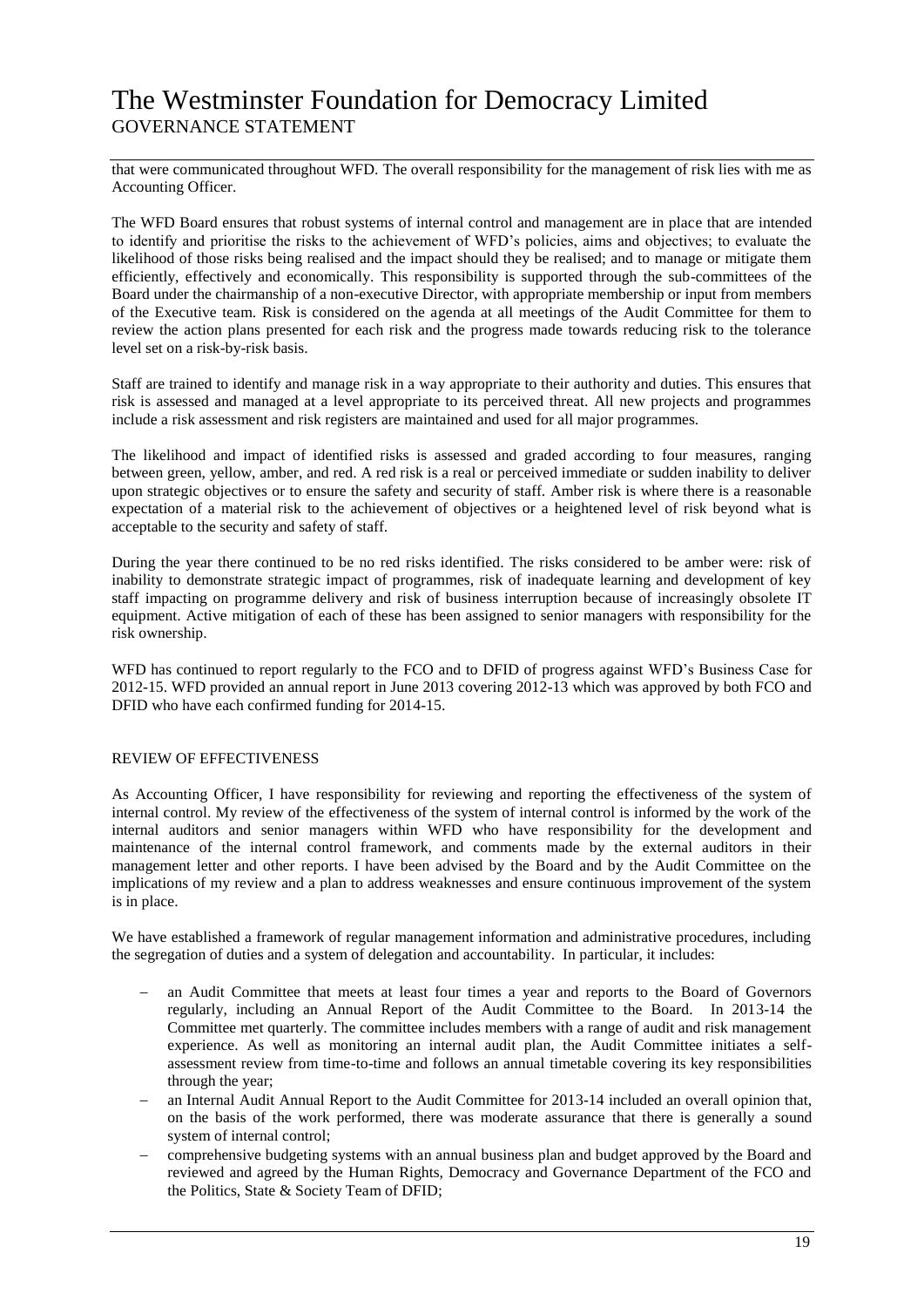# The Westminster Foundation for Democracy Limited GOVERNANCE STATEMENT

- Management Accounts reporting in detail on programme and project expenditure and overheads, each compared to budget, together with estimated full year outcome regularly updated. These are reviewed by the Audit Committee and approved by the Board;
- setting of targets to measure financial and other performance;
- formal programme management disciplines in which all programme staff have been trained;
- a system of risk assessment and management throughout the organisation;
- periodic reports from the internal auditors to standards defined in the Government Internal Audit Standards;
- an independent review, in line with Cabinet Office guidelines, by the FCO, as the sponsor department; the most recent being ongoing at the time of this report (previously, February 2010).

Reports are also provided by me to the WFD's Board of Governors, the Human Rights, Democracy and Governance Department of the FCO and the Head of the Internal Audit Unit of the FCO.

WFD has an internal audit function provided by an independent firm of auditors which operates to standards defined in the Government Internal Audit Standards. The work of internal audit is informed by an analysis of the risks to which WFD is exposed, and annual internal audit plans are based on this. The analysis of risk and internal audit plans are approved by me, reviewed by the Audit Committee, and endorsed by WFD's Board of Governors. A rolling programme of internal audit is in place agreed by the Audit Committee, and provides me with reports on internal audit activity in WFD.

During 2014 the committee received six reports covering the items in the programme, and update on previous reports. These concerned: Accounting and Reporting for Projects, Programmes and Project Management, Bidding for Funds process, Key Financial Controls around overseas expenses, and Regulatory Compliance with Health & Safety and with Employment legislation. Level of assurance can range from substantial, through moderate, limited, and finally nil assurance. Two of the reports reported that substantial assurance can be given to the control environment surrounding the risks reviewed, two reported moderate assurance, and two reported limited assurance. Of the limited assurance reports, one related to the risk of potential conflict of interest for programme approvals plus the quality of information and strategic framework provided for programme evaluation, and the other related to the risks around regulatory compliance with health and safety requirements. In the former, the Audit Committee noted that the Board have plans to review its governance arrangements as part of the recommendations anticipated following the Triennial Review due to report shortly, and in the latter the Audit Committee noted that a plan of action to review and formalise health and safety policies and procedures is expected to substantially mitigate the risk – this work has already commenced. It was also noted that following a review by the internal auditors of recommendations made in prior year reports, eleven of the twelve recommendations have been implemented, and the twelfth was in process of being implemented.

The Audit Committee also noted that ongoing work to further raise awareness within WFD of Anti-Bribery and Corruption good practice had been delayed but had been undertaken by the time of this report.

Paul Naismith Acting Chief Executive and Accounting Officer 20 June 2014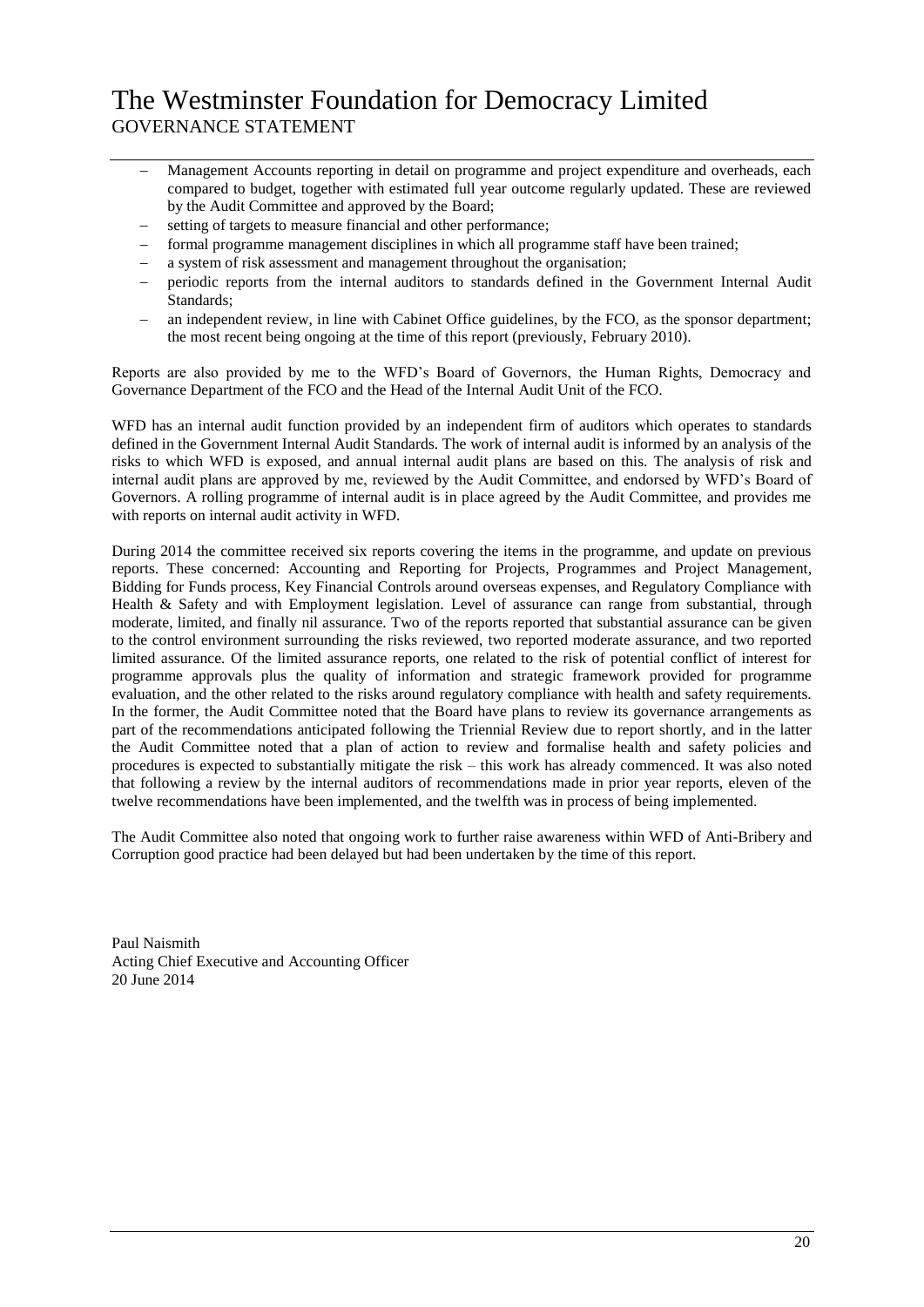# The Westminster Foundation for Democracy Limited CERTIFICATE AND REPORT OF THE COMPTROLLER AND AUDITOR GENERAL TO THE MEMBERS OF THE WESTMINSTER FOUNDATION FOR DEMOCRACY LIMITED

I certify that I have audited the financial statements of Westminster Foundation for Democracy (WFD) for the year ended 31 March 2014 under the Government Resources and Accounts act 2000. The financial statements comprise: the Statements of Comprehensive Net Expenditure, Financial Position, Cash Flows, Changes in Equity, and the related notes. These financial statements have been prepared under the accounting policies set out within them. I have also audited the information in the Remuneration Report that is described in that report as having been audited.

#### **Respective responsibilities of the Board, Accounting Officer and auditor**

As explained more fully in the Governors' Responsibilities Statement the Governors are responsible for the preparation of the financial statements and for being satisfied that they give a true and fair view. My responsibility is to audit, certify and report on the financial statements in accordance with the Government Resources and Accounts act 2000. I conducted my audit in accordance with International Standards on Auditing (UK and Ireland). Those standards require me and my staff to comply with the Auditing Practices Board's Ethical Standards for Auditors.

### **Scope of the audit of the financial statements**

An audit involves obtaining evidence about the amounts and disclosures in the financial statements sufficient to give reasonable assurance that the financial statements are free from material misstatement, whether caused by fraud or error. This includes an assessment of: whether the accounting policies are appropriate to the WFD's circumstances and have been consistently applied and adequately disclosed; the reasonableness of significant accounting estimates made by WFD; and the overall presentation of the financial statements. In addition I read all the financial and non-financial information in the Annual Report and Accounts to identify material inconsistencies with the audited financial statements and to identify any information that is apparently materially incorrect based on, or materially inconsistent with, the knowledge acquired by me in the course of performing the audit. If I become aware of any apparent material misstatements or inconsistencies I consider the implications for my certificate.

I am required to obtain evidence sufficient to give reasonable assurance that the expenditure and income recorded in the financial statements have been applied to the purposes intended by Parliament and the financial transactions recorded in the financial statements conform to the authorities which govern them.

### **Opinion on regularity**

In my opinion, in all material respects the expenditure and income recorded in the financial statements have been applied to the purposes intended by Parliament and the financial transactions recorded in the financial statements conform to the authorities which govern them.

### **Opinion on financial statements**

In my opinion:

- the financial statements give a true and fair view of the state of WFD's affairs as at 31 March 2014 and of the net expenditure for the year then ended; and
- the financial statements have been properly prepared in accordance with International Financial Reporting Standards as adopted by European Union; and
- the financial statements have been prepared in accordance with the Companies Act 2006

### **Opinion on other matters**

In my opinion:

- the part of the Remuneration Report to be audited has been properly prepared in accordance with directions made under the Government Financial Reporting Manual; and
- the information given in the Governors' Report for the financial year for which the financial statements are prepared is consistent with the financial statements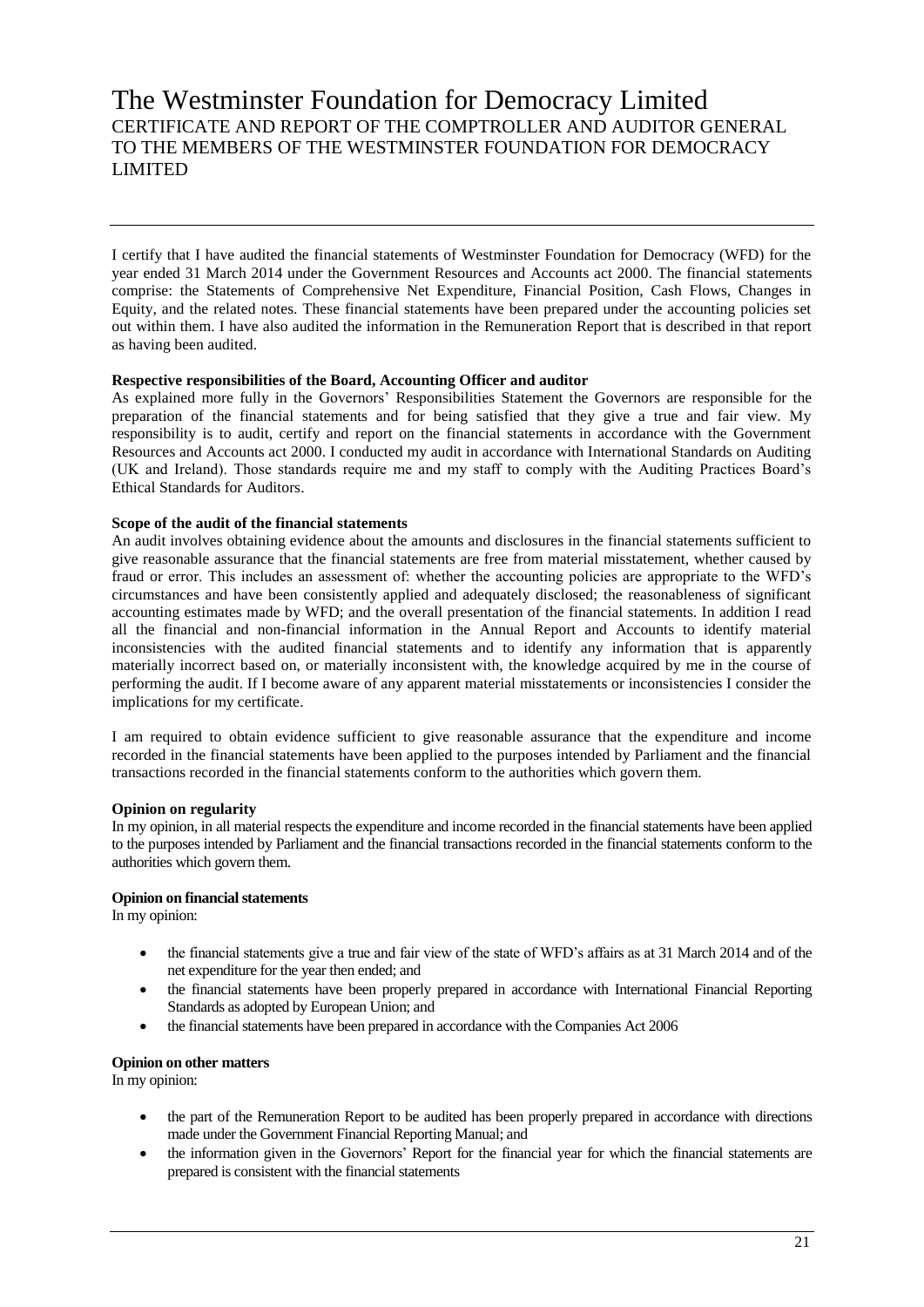# The Westminster Foundation for Democracy Limited CERTIFICATE AND REPORT OF THE COMPTROLLER AND AUDITOR GENERAL TO THE MEMBERS OF THE WESTMINSTER FOUNDATION FOR DEMOCRACY LIMITED

## **Matters on which I report by exception**

I have nothing to report in respect of the following matters which I report to you if, in my opinion:

- adequate accounting records have not been kept or returns adequate for my audit have not been received from branches not visited by my staff; or
- the financial statements and the part of the Remuneration Report to be audited are not in agreement with the accounting records and returns; or
- I have not received all of the information and explanations I require for my audit; or
- the Governance Statement does not reflect compliance with HM Treasury's guidance

#### **Report**

I have no observations to make on these financial statements.

Sir Amyas C E Morse June 2014 Comptroller and Auditor General

National Audit Office 157-197 Buckingham Palace Road Victoria London SW1W 9SP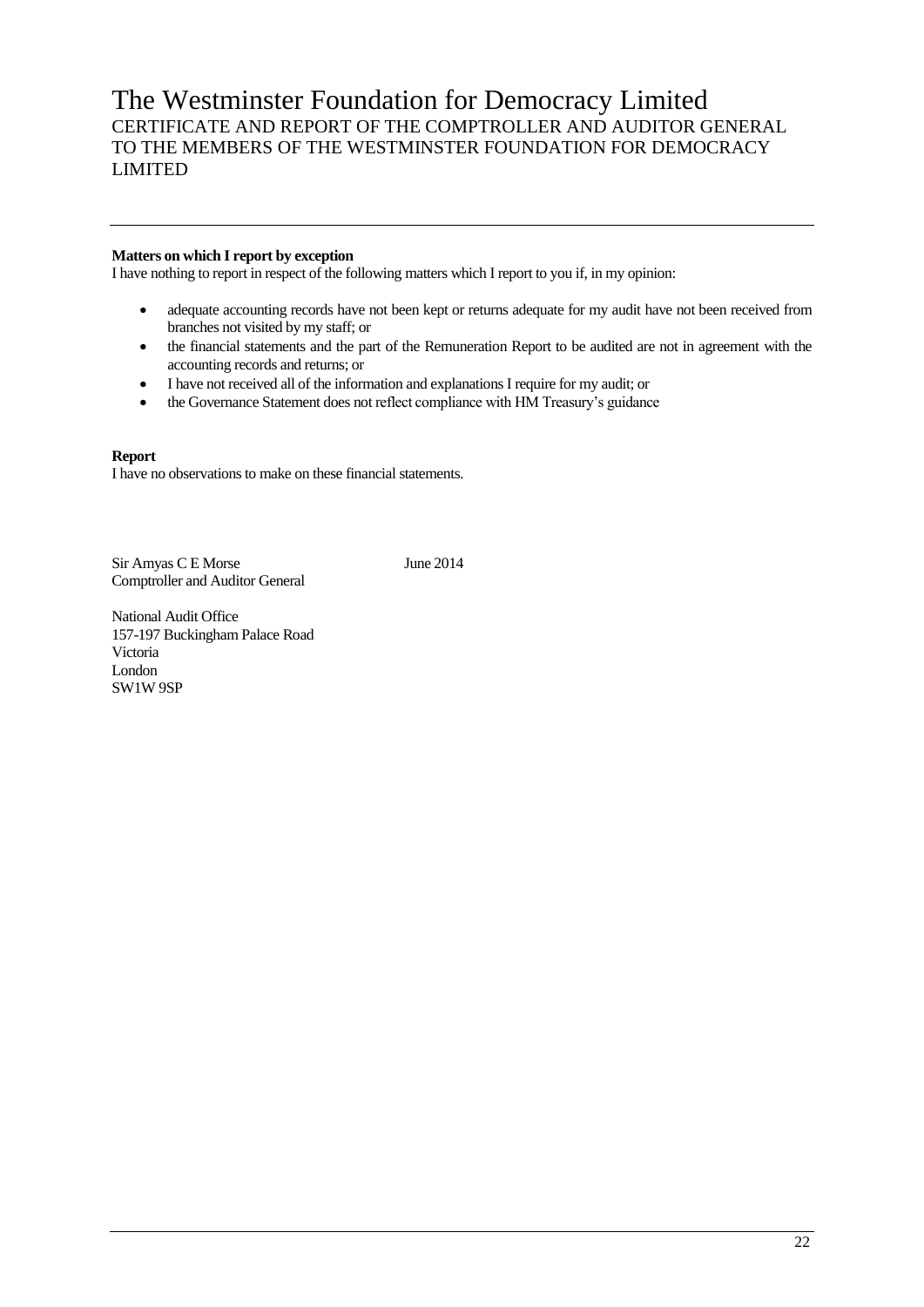# The Westminster Foundation for Democracy Limited STATEMENT OF COMPREHENSIVE NET EXPENDITURE For the year ended 31 March 2014

|                                        |                |               |                    | 31 March<br>2014 | 31 March<br>2013 |
|----------------------------------------|----------------|---------------|--------------------|------------------|------------------|
|                                        |                | Core<br>Funds | Corporate<br>Funds | Total            | Total            |
|                                        | <b>Notes</b>   | $\pounds$     | £                  | $\pounds$        | £                |
| <b>INCOME</b>                          |                |               |                    |                  |                  |
| European Union funding                 | $\overline{c}$ | 155,391       |                    | 155,391          | 154,480          |
| Other third party funding              | $\overline{2}$ | 2,662,092     |                    | 2,662,092        | 2,695,261        |
|                                        |                | 2,817,483     |                    | 2,817,483        | 2,849,741        |
| <b>DIRECT EXPENDITURE</b>              |                |               |                    |                  |                  |
| Projects                               | 3,4            | (4,857,457)   |                    | (4,857,457)      | (5,038,653)      |
|                                        |                | (2,039,974)   |                    | (2,039,974)      | (2,188,912)      |
| OTHER EXPENDITURE                      |                |               |                    |                  |                  |
| Staff costs                            | $\overline{4}$ | (1,150,394)   |                    | (1,150,394)      | (1,029,976)      |
| Depreciation - owned assets            |                | (339)         |                    | (339)            | (3,814)          |
| Property costs                         |                | (149, 356)    |                    | (149, 356)       | (144, 780)       |
| Office expenditure                     |                | (78,029)      |                    | (78,029)         | (70, 693)        |
| Computer expenses                      |                | (43, 274)     |                    | (43, 274)        | (35,712)         |
| Printing and stationery                |                | (5,584)       |                    | (5,584)          | (5,798)          |
| Professional fees                      |                | (21,050)      |                    | (21,050)         | (7, 719)         |
| <b>Business development</b>            |                | (0)           |                    | (0)              | (320)            |
| Audit fee                              | 5              | (12,000)      |                    | (12,000)         | (12,000)         |
|                                        |                | (1,460,026)   |                    | (1,460,026)      | (1,310,812)      |
| NET OPERATING                          |                |               |                    |                  |                  |
| <b>EXPENDITURE</b>                     |                | (3,500,000)   |                    | (3,500,000)      | (3,499,724)      |
| Interest receivable                    |                | 258           |                    | 258              | 246              |
| NET EXPENDITURE FOR THE<br><b>YEAR</b> |                | (3,499,742)   |                    | (3,499,742)      | (3,499,478)      |
|                                        |                |               |                    |                  |                  |

The result for the year arises from WFD's continuing operations.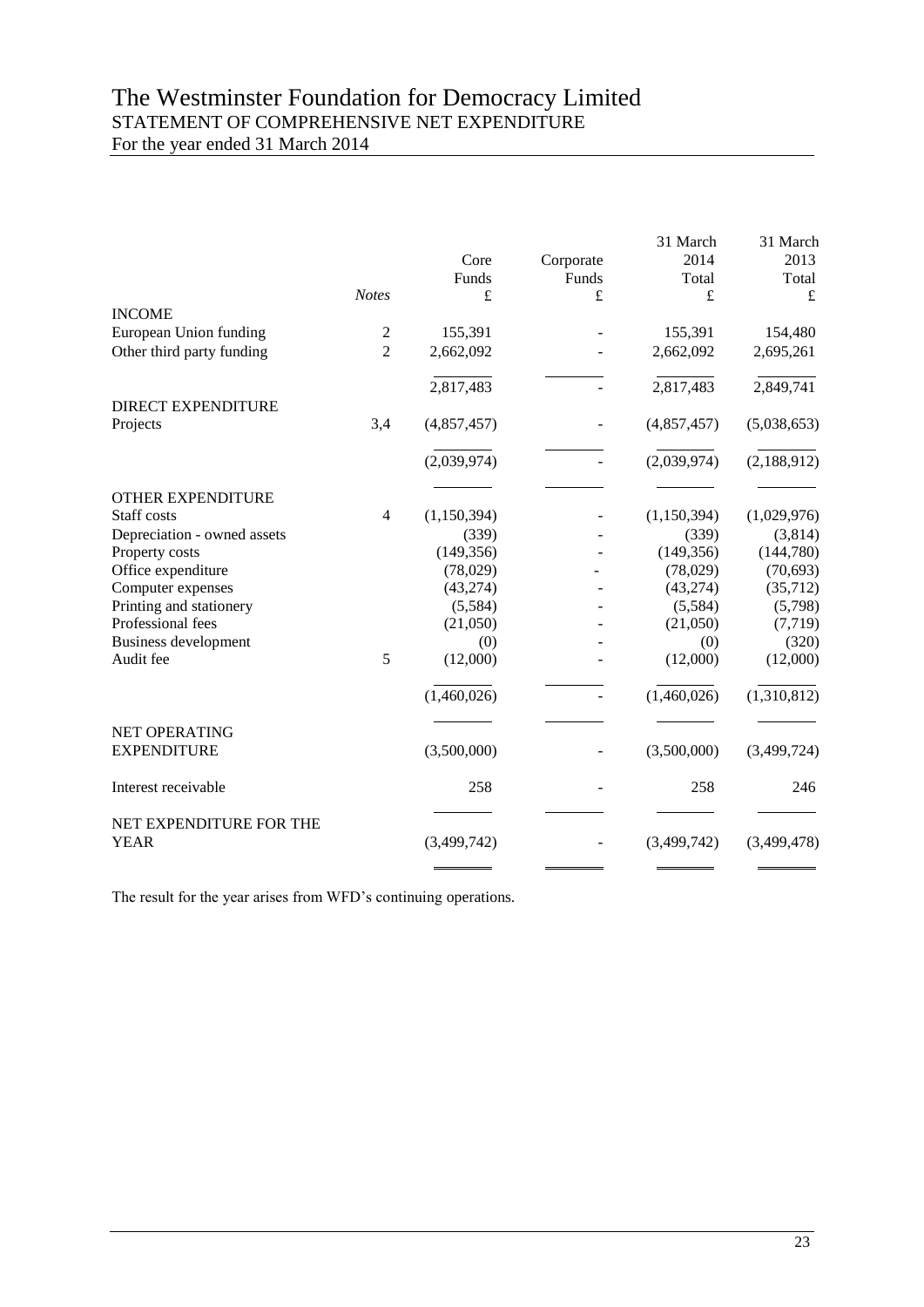# The Westminster Foundation for Democracy Limited STATEMENT OF FINANCIAL POSITION

31 March 2014

|                                                           | <b>Notes</b> | $\pounds$  | 31 March<br>2014<br>£ | £          | 31 March<br>2013<br>£ |
|-----------------------------------------------------------|--------------|------------|-----------------------|------------|-----------------------|
| NON-CURRENT ASSETS                                        |              |            |                       |            |                       |
| Equipment                                                 | 6            |            | 1,186                 |            |                       |
| <b>CURRENT ASSETS</b>                                     |              |            |                       |            |                       |
| Trade and other receivables<br>Cash and cash equivalents: | 8            | 238,174    |                       | 376,335    |                       |
| Core                                                      |              | 529,206    |                       | 590,903    |                       |
| Corporate                                                 |              | 18,334     |                       | 30,459     |                       |
| Trade and other payables: amounts                         |              | 785,714    |                       | 997,697    |                       |
| falling due within one year                               | 9            | (637, 140) |                       | (848, 195) |                       |
| NET CURRENT ASSETS                                        |              |            | 148,574               |            | 149,502               |
| <b>TOTAL ASSETS LESS</b><br><b>CURRENT LIABILITIES</b>    |              |            | 149,760               |            | 149,502               |
| <b>FUNDS</b>                                              |              |            |                       |            |                       |
| Core                                                      | 11           |            | 135,082               |            | 134,824               |
| Corporate                                                 | 11           |            | 14,678                |            | 14,678                |
|                                                           |              |            | 149,760               |            | 149,502               |

These accounts are exempt from the requirements of Part 16 of the Companies Act 2006 by virtue of section 482 (non-profit-making companies subject to public sector audit) of that Act.

The Accounts were approved and authorised for issue by the Board on 20 June 2014

Henry Bellingham Chair

Paul Naismith Acting Chief Executive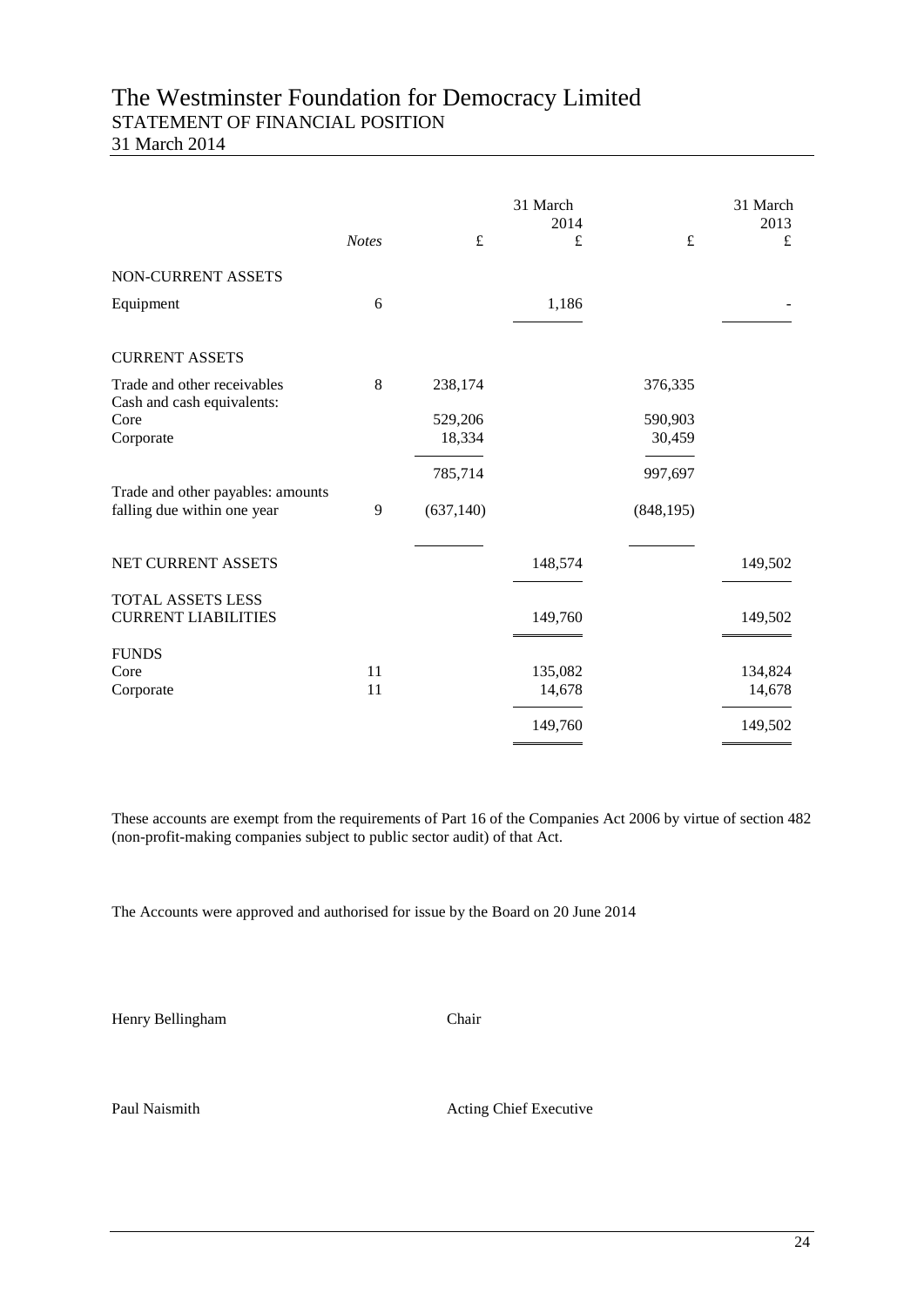# The Westminster Foundation for Democracy Limited STATEMENT OF CASH FLOWS For the year ended 31 March 2014

|                                                                                                                                                                                         | <b>Notes</b> | 31 March<br>2014<br>£                      | 31 March<br>2013<br>£                    |
|-----------------------------------------------------------------------------------------------------------------------------------------------------------------------------------------|--------------|--------------------------------------------|------------------------------------------|
| CASH FLOWS FROM OPERATING ACTIVITIES                                                                                                                                                    |              |                                            |                                          |
| Net deficit after interest<br>Adjustment for depreciation<br>Decrease/(Increase) in trade and other receivables<br>Increase/(Decrease) in trade and other payables<br>Use of provisions | 6            | (3,499,742)<br>339<br>138,161<br>(211,055) | (3,499,478)<br>3,814<br>89,189<br>64,066 |
| Net cash outflow from operating activities                                                                                                                                              |              | (3,572,297)                                | (3,342,409)                              |
| CASH FLOWS FROM INVESTING ACTIVITIES                                                                                                                                                    |              |                                            |                                          |
| Purchase of equipment                                                                                                                                                                   | 6            | (1,525)                                    |                                          |
| Net cash outflow from investing activities                                                                                                                                              |              | (1,525)                                    |                                          |
| CASH FLOWS FROM FINANCING ACTIVITIES                                                                                                                                                    |              |                                            |                                          |
| Grant from FCO                                                                                                                                                                          |              | 3,500,000                                  | 3,500,000                                |
| Net financing                                                                                                                                                                           |              | 3,500,000                                  | 3,500,000                                |
| NET INCREASE/(DECREASE) IN CASH AND CASH EQUIVALENTS<br>IN THE PERIOD                                                                                                                   |              | (73, 822)                                  | 157,591                                  |
| Cash and cash equivalents at the beginning of the period                                                                                                                                |              | 621,362                                    | 463,771                                  |
| Cash and cash equivalents at the end of the period                                                                                                                                      |              | 547,540                                    | 621,362                                  |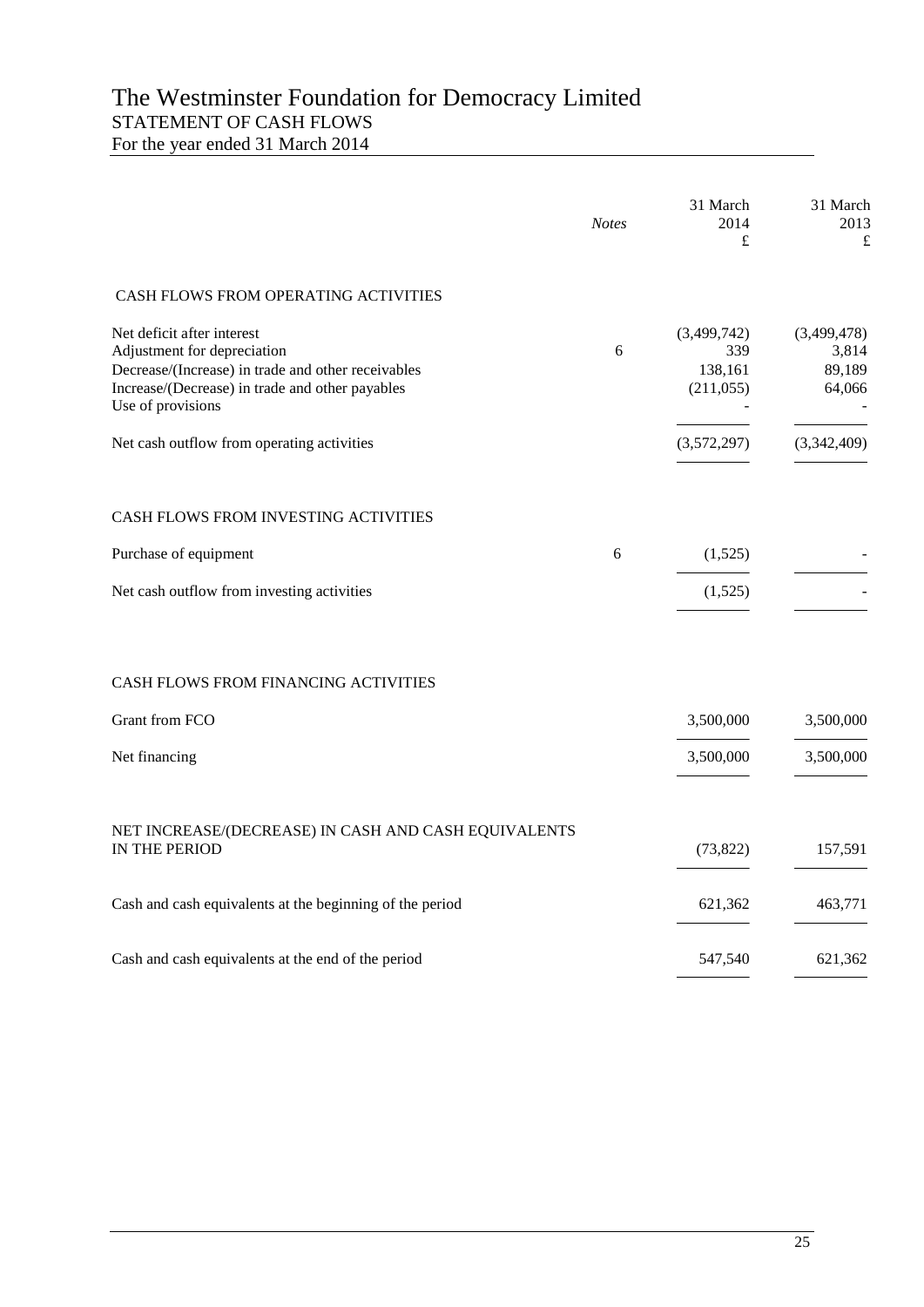# The Westminster Foundation for Democracy Limited STATEMENT OF CHANGES IN EQUITY For the year ended 31 March 2014

|                                                 | Core<br>Funds<br>£ | Corporate<br>Funds<br>£ | Total<br>$\mathbf f$ |
|-------------------------------------------------|--------------------|-------------------------|----------------------|
| Balances at 31 March 2012                       | 133,435            | 15,545                  | 148,980              |
| CHANGES IN EQUITY 2012-13                       |                    |                         |                      |
| Net expenditure                                 | (3,498,611)        | (867)                   | (3,499,478)          |
| Total recognised Income and Expenditure 2012-13 | (3,498,611)        | (867)                   | (3,499,478)          |
| Grant from FCO                                  | 3,500,000          |                         | 3,500,000            |
| Balances at 31 March 2013                       | 134,824            | 14,678                  | 149,502              |
| CHANGES IN EQUITY 2013-14                       |                    |                         |                      |
| Net expenditure                                 | (3,499,742)        |                         | (3,499,742)          |
| Total recognised Income and Expenditure 2013-14 | (3,499,742)        |                         | (3,499,742)          |
| Grant from FCO                                  | 3,500,000          |                         | 3,500,000            |
| Balances at 31 March 2014                       | 135,082            | 14,678                  | 149,760              |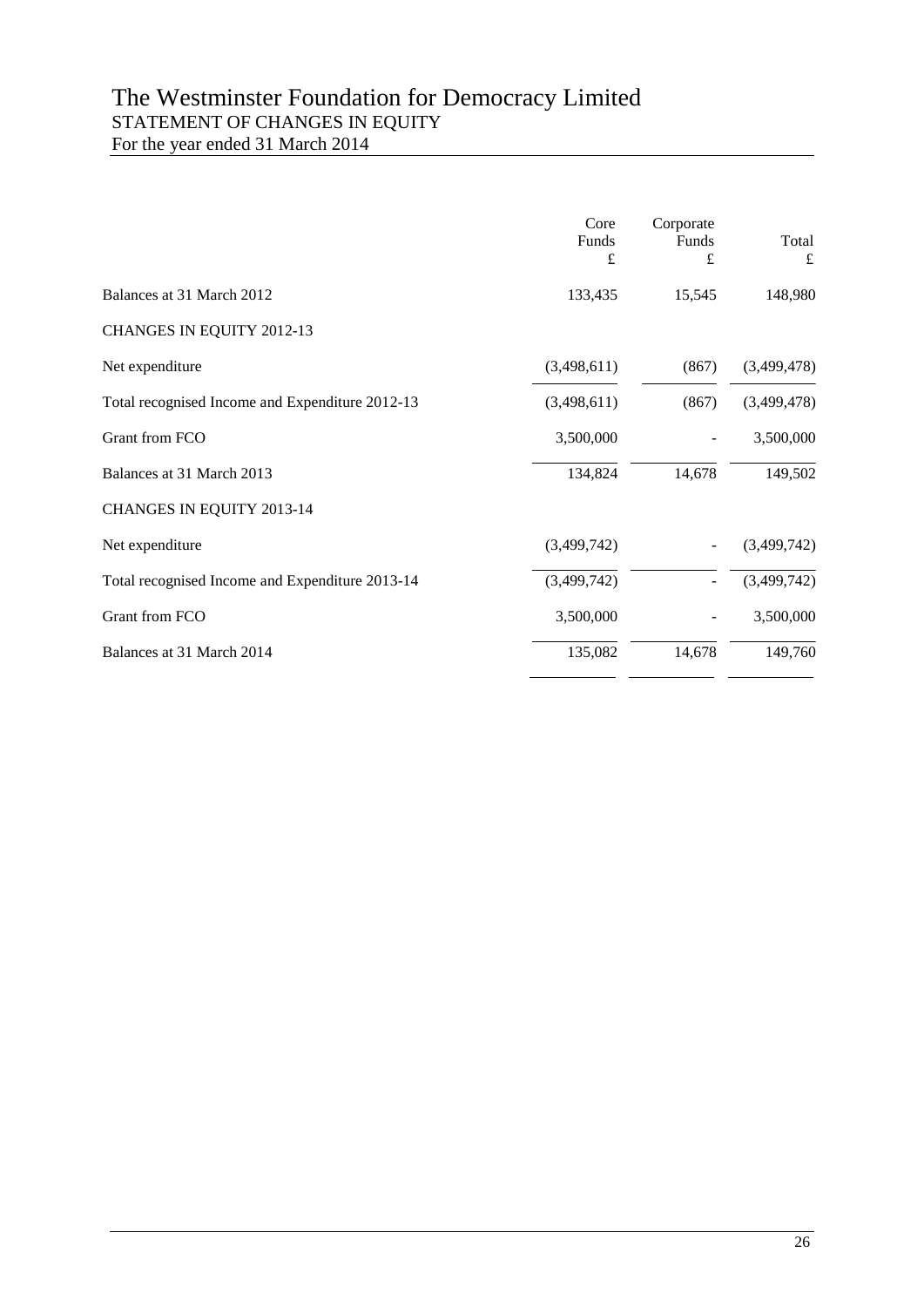### 1 ACCOUNTING POLICIES

#### BASIS OF ACCOUNTING

These financial statements have been prepared in accordance with IFRS as applied in accordance with the provisions of the Companies Act 2006. The financial statements are prepared under the historical cost convention, and in accordance with those parts of the Government Financial Reporting Manual (FReM) that do not conflict with the Companies Act 2006. The format of the Statement of Comprehensive Net Expenditure has been adapted from that prescribed by the Companies Act to better reflect the nature of WFD's activities.

#### TANGIBLE FIXED ASSETS

All assets above £1,000 are brought onto the balance sheet at their fair value and all such tangible assets are owned in full. Depreciation is provided on all tangible assets at rates calculated to write each asset down to its estimated residual value evenly over its expected useful life as follows:

Computer equipment: depreciate on straight line basis over 3 years Furniture and fittings: depreciate on straight line basis over 5 years

#### LEASED ASSETS AND OBLIGATIONS

All leases are operating leases and the annual rentals are charged to the net expenditure account on a straight line basis over the lease term.

#### GRANTS RECEIVABLE AND PAYABLE

In accordance with the FReM grant-in-aid received in the year is accounted for through the net expenditure reserve account in the year to which it relates.

Grants are recognised in the net expenditure account when the relevant conditions for the grant have been met. Other grants received in advance of expenditure are carried forward as deferred income and released to the net expenditure account in the period in which costs are incurred. Grants awarded but received after costs are incurred are accrued as income in the period in which the costs are incurred.

WFD has no liability for claims for grants that are not received by the end of the financial year. Other expenditure is charged to the net expenditure account on an accruals basis inclusive of irrecoverable VAT.

#### **FUNDS**

Funds represent the unspent balances of income received, for use by WFD in the future at its discretion. Extra-budgetary funds relate to grants received for specific purposes which may be spent only on those purposes.

#### TAXATION

WFD is not liable to Corporation Tax on grants received, but is liable to tax on investment income.

#### RETIREMENT BENEFITS

For defined contribution schemes the amount charged to the net expenditure account in respect of pension costs and other post-retirement benefits is the contributions payable in the year. Differences between contributions payable in the year and contributions actually paid are shown as either accruals or prepayments in the balance sheet.

Pension benefits are provided by the Principal Civil Service Pension Scheme. The rate of the employers' contribution is determined by the Government Actuary and advised by the Treasury and contributions are charged to the Statement of Comprehensive Net Expenditure.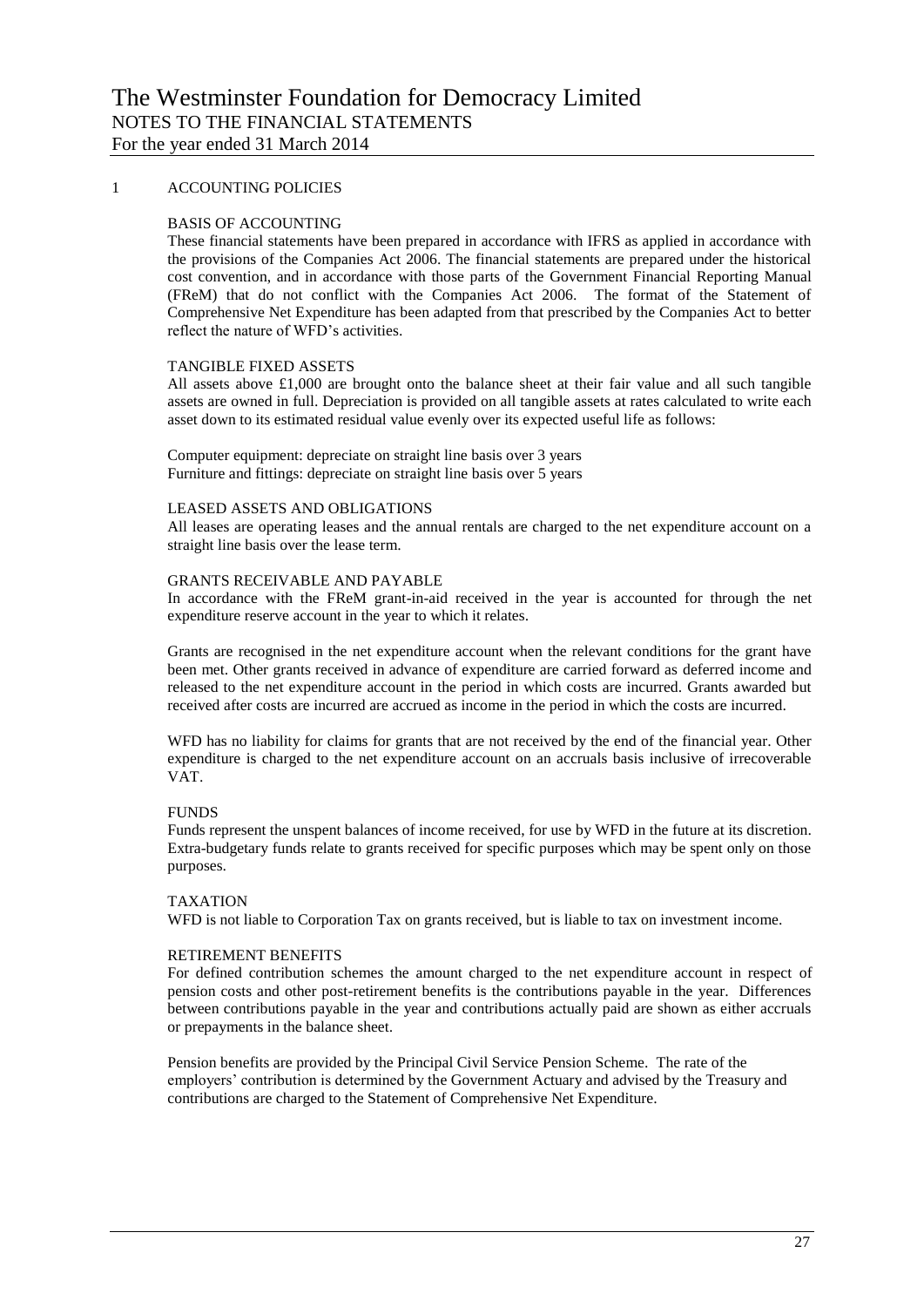| $\overline{2}$ | THIRD PARTY FUNDING    | 2014      | 2013      |
|----------------|------------------------|-----------|-----------|
|                |                        | £         | £         |
|                | European Union         | 155,391   | 154,480   |
|                | <b>DFID</b>            | 2,285,342 | 2,140,899 |
|                | Joint DFID & FCO (APF) | 356,369   | 356,083   |
|                | Other FCO              | 140       | 193,426   |
|                | Other third party      | 20,241    | 4,853     |
|                |                        | 2,817,483 | 2,849,741 |
|                |                        |           |           |

During the year DFID provided Accountable Grant funding of £1,906,882 as part of its 3-year grant (2012-15) and £3,302 for WFD's programme in Bangladesh. In addition, funding of £375,158 was received from DFID's Governance and Transparency Fund (GTF) on behalf of the Westminster Consortium. Cumulatively, the final sum of  $\text{\pounds}4,980,294$  has now been received, compared to the maximum grant allocation of £5,000,000.

| 3 | DIRECT EXPENDITURE ON PROJECTS         | 2014<br>£ | 2013<br>£ |
|---|----------------------------------------|-----------|-----------|
|   | WFD projects                           | 2,674,772 | 2,850,486 |
|   | Political parties' sponsored projects: |           |           |
|   | <b>Conservative Party</b>              | 883,300   | 883,300   |
|   | <b>Labour Party</b>                    | 883,300   | 884,167   |
|   | <b>Liberal Democrats</b>               | 308,195   | 308,201   |
|   | Smaller parties                        | 95,186    | 95,074    |
|   |                                        | 4,844,753 | 5,021,228 |
|   | Travel and subsistence                 | 12,704    | 17,425    |
|   |                                        | 4,857,457 | 5,038,653 |

In the opinion of the Board, owing to the scale of activity there is a single segment of business activity which is strengthening pluralist democratic institutions, particularly political parties. The revenues reported are based on the management accounting information that formed the basis of these financial statements.

| 4 | <b>STAFF COSTS</b>                     | 2014<br>£ | 2013<br>£ |
|---|----------------------------------------|-----------|-----------|
|   | Wages and salaries                     | 864,403   | 776,804   |
|   | Temporary staff                        | 14,627    |           |
|   | Social security costs                  | 83,762    | 73,986    |
|   | Other pension costs                    | 136,595   | 139,588   |
|   | Recruitment and other staff costs      | 56,981    | 32,771    |
|   | Change in un-taken holiday entitlement | (5,974)   | 6,827     |
|   |                                        | 1,150,394 | 1.029.976 |

Expenditure on WFD projects costs include overseas locally engaged staff £336,944 (2012-13 £493,796)

The Governors did not receive any remuneration for their services but travel costs of £7,362 (2012-13: £6,087) were reimbursed in the year<sup>10</sup>.

-

 $10$  Prior year is a restatement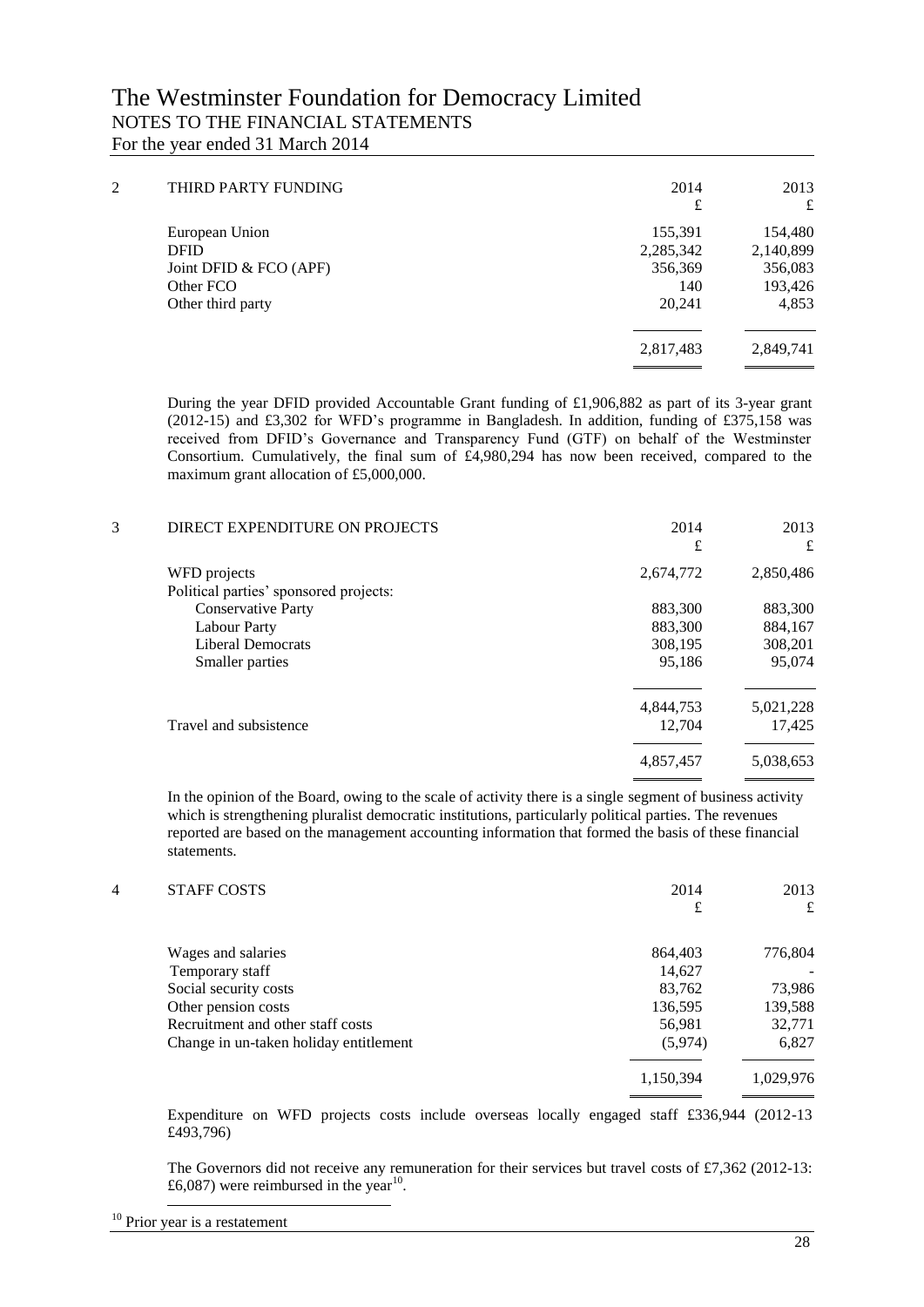| <b>STAFF NUMBERS</b>                                                                        | 2014<br>No. | 2013<br>No. |
|---------------------------------------------------------------------------------------------|-------------|-------------|
| The average number of employees (excluding Governors and<br>vacancies) during the year was: |             |             |
| $Permanent - UK$                                                                            | 20.8        | 19          |
| Temporary - UK                                                                              | 0.2         | $\theta$    |
| Overseas                                                                                    | 18.7        | 26.7        |
|                                                                                             |             |             |

#### PENSION COMMITMENTS

WFD previously made contributions to a defined contribution scheme, the Westminster Foundation for Democracy Pension Plan, the assets of which are held separately from the assets of WFD. The scheme ceased in May 2007 and all the assets have been distributed.

As a publicly-funded body listed in Schedule 1 to the Superannuation Act 1972, WFD is included in Civil Service pension arrangements. The Principle Civil Service Pension Scheme (PCSPS) is an unfunded, multi-employer defined benefit scheme but WFD is unable to identify its share of the underlying assets and liabilities. The scheme actuary (AON Hewitt, formerly Hewitt Bacon Woodrow) valued the scheme as at 31 March 2007. Details can be found in the resource accounts of the Cabinet Office: Civil Superannuation (www.civilservice.gov.uk/pensions).

For 2013-14, employers' contributions of £115,996 were payable to the PCSPS (2012-13 £124,273) at one of three rates in the range 18.8% to 24.3% of pensionable pay, based on salary bands. The Scheme Actuary reviews employer contributions usually every four years following a full scheme valuation. The contribution rates are set to meet the cost of the benefits accruing during 2013-14 to be paid when the member retires and not the benefits paid during this period to existing pensioners.

Employees can alternatively opt to open a partnership pension account, a stakeholder pension with an employer contribution. Employers' contributions of £10,007 were payable to one of the panel of three appointed stakeholder pension providers (2012-13: £3,404). Employer contributions are age-related and range from 3% to 12.5% of pensionable pay. Employers can also match employee contributions up to 3% of pensionable pay. During the year contributions of £10,592 were also made to other personal money purchase pension schemes (2012-13: £11,910)

The Government Actuary's Department (GAD) has been appointed the Scheme Actuary in relation to the Defined Benefit arrangements only (covering the main scheme sections i.e. currently classic, classic plus, premium and nuvos). AON Hewitt is continuing to provide actuarial advice in relation to the Civil Service defined contribution arrangements (i.e. the partnership pension account, Stakeholder, and the CSAVC Scheme).

|  | OTHER OPERATING CHARGES           |                                                 | 2014   | 2013   |
|--|-----------------------------------|-------------------------------------------------|--------|--------|
|  | This includes:                    |                                                 |        |        |
|  | (Profit)/Loss on foreign exchange |                                                 | 77     | (237)  |
|  |                                   | Auditor's remuneration - for audit work 2013-14 | 12,000 | 12,000 |
|  |                                   | - non-audit work*                               | 19.055 | 56,331 |
|  | Operating lease rentals           | - office equipment                              |        |        |
|  |                                   | - property leases                               | 80.296 | 80.295 |
|  |                                   |                                                 |        |        |

\*for NAO's work as a partner organisation in the Burma, Morocco, Tunisia and TWC programmes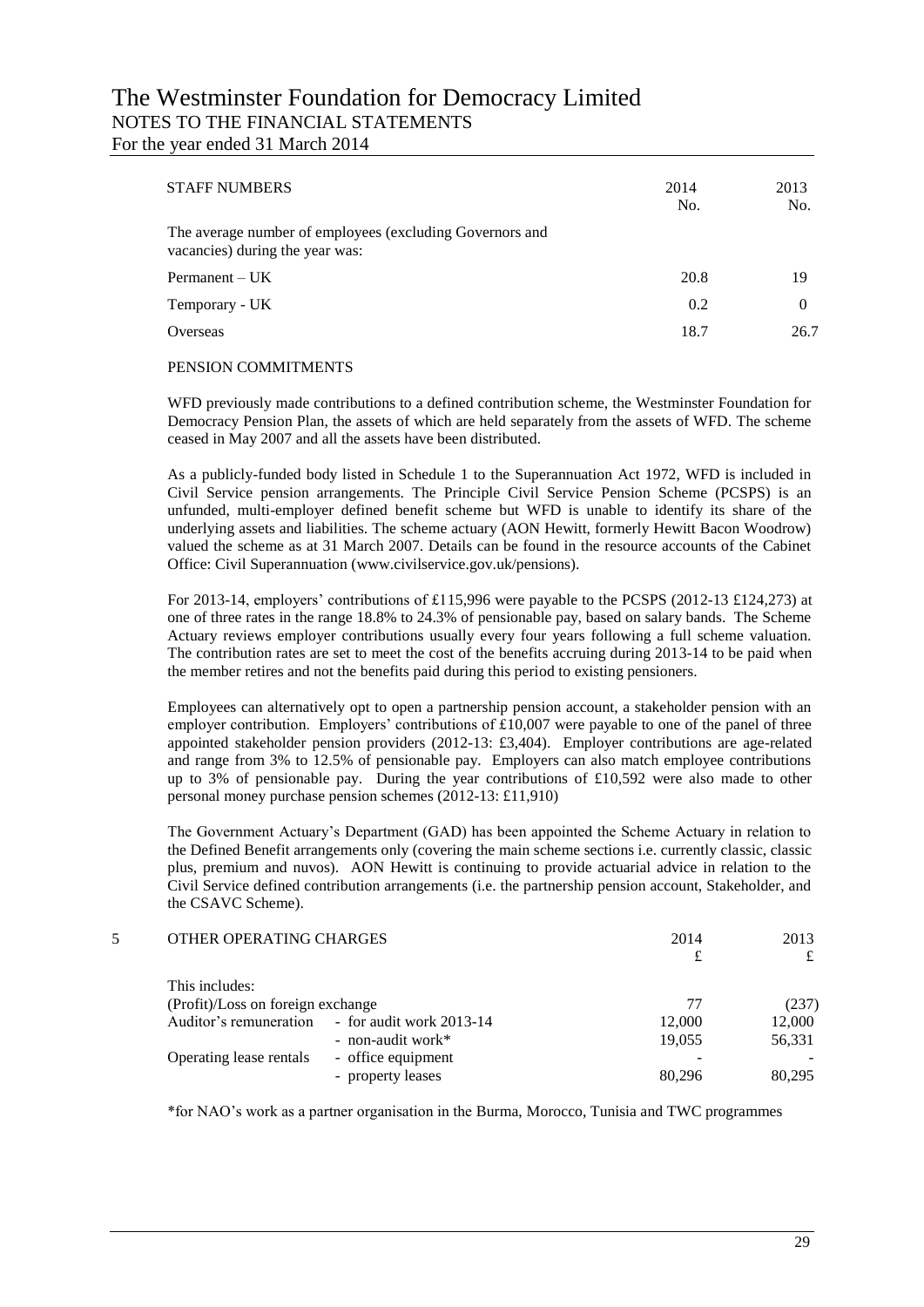| 6 | NON-CURRENTASSETS     | Computer<br>equipment<br>£ | Furniture<br>and fittings<br>£ | Total<br>£ |
|---|-----------------------|----------------------------|--------------------------------|------------|
|   | <b>COST</b>           |                            |                                |            |
|   | At 1 April 2012       | 37,950                     | 20,773                         | 58,723     |
|   | <b>Additions</b>      |                            |                                |            |
|   | Disposals             |                            |                                |            |
|   | At 31 March 2013      | 37,950                     | 20,773                         | 58,723     |
|   | At 1 April 2013       | 37,950                     | 20,773                         | 58,723     |
|   | <b>Additions</b>      | 1,525                      |                                | 1,525      |
|   | Disposals             |                            |                                |            |
|   | At 31 March 2014      | 39,475                     | 20,773                         | 60,248     |
|   | <b>DEPRECIATION</b>   |                            |                                |            |
|   | At 1 April 2012       | 34,136                     | 20,773                         | 54,909     |
|   | Charge for the year   | 3,814                      |                                | 3,814      |
|   | Disposals             |                            |                                |            |
|   | At 31 March 2013      | 37,950                     | 20,773                         | 58,723     |
|   | At 1 April 2013       | 37,950                     | 20,773                         | 58,723     |
|   | Charge for the year   | 339                        |                                | 339        |
|   | Disposals             |                            |                                |            |
|   | At 31 March 2014      | 38,289                     | 20,773                         | 59,062     |
|   | <b>NET BOOK VALUE</b> |                            |                                |            |
|   | At 31 March 2014      | 1,186                      |                                | 1,186      |
|   | At 31 March 2013      |                            |                                |            |
|   |                       |                            |                                |            |

7 As the cash requirements of WFD are substantially met through grant-in-aid provided by the Foreign and Commonwealth Office, financial instruments play a more limited role in creating and managing risk than would apply to a non-public sector body, and WFD is therefore little exposed to credit, liquidity, or market risk.

| 8 | TRADE RECEIVABLES AND OTHER CURRENT ASSETS | 2014    | 2013    |
|---|--------------------------------------------|---------|---------|
|   |                                            | £       | £       |
|   | Deposits and advances                      | 48,775  | 46,132  |
|   | Trade receivables                          | 98,037  | 51,885  |
|   | Prepayments and Accrued Income             | 91,362  | 278,318 |
|   |                                            | 238,174 | 376,335 |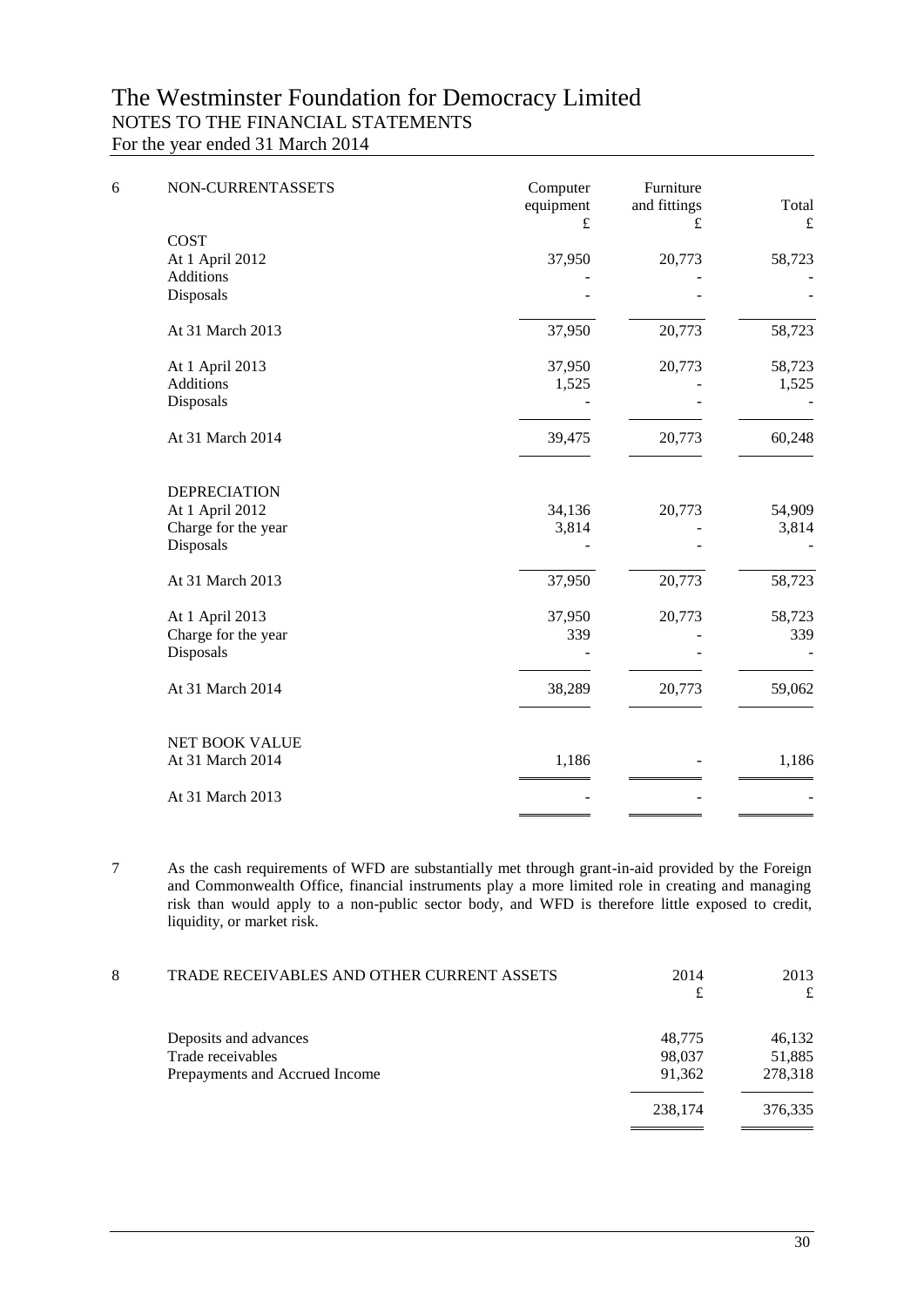| 9<br>TRADE PAYABLES AND OTHER CURRENT LIABILITIES:<br>amounts falling due within one year | 2014<br>£          | 2013<br>£          |
|-------------------------------------------------------------------------------------------|--------------------|--------------------|
| Trade payables<br>Accruals and Deferred Income                                            | 376,723<br>260,417 | 393,654<br>454,541 |
|                                                                                           | 637,140            | 848,195            |

10 WFD is a company limited by guarantee, not having a share capital. The liability of the two members, being the Secretary of State for Foreign and Commonwealth Affairs and the Treasury Solicitor, is limited to £1 each.

#### 11 FUNDS

Fund balances are held as follows:

|                           | 2014       | 2014      | 2014       | 2013       |
|---------------------------|------------|-----------|------------|------------|
|                           | Core       | Corporate | Total      | Total      |
|                           | £          | £         | £          | £          |
| Non-current assets        | 1,186      |           | 1,186      |            |
| Receivables               | 238,174    |           | 238,174    | 376,335    |
| Cash and cash equivalents | 529,206    | 18,334    | 547,540    | 621,362    |
| Payables                  | (637, 140) |           | (637, 140) | (848, 195) |
| Inter fund account        | 15,780     | (15,780)  |            |            |
|                           | 147,206    | 2,554     | 149,760    | 149,502    |
|                           |            |           |            |            |

The balance of Corporate Funds at 31 March 2014 represents corporate donation funds allocated for specific projects approved by the board.

## 12 OPERATING LEASES

At 31 March 2014 WFD had annual commitments under non-cancellable operating leases as follows:

|                            | 2014   | 2013   |
|----------------------------|--------|--------|
|                            |        | £      |
| Land and buildings:        |        |        |
| Expiry date:               |        |        |
| Within one year            | 80,295 | 80,623 |
| Between two and five years |        | 80,295 |
|                            |        |        |

#### 13 CAPITAL COMMITMENTS

There were no capital commitments (2012-13: £ Nil).